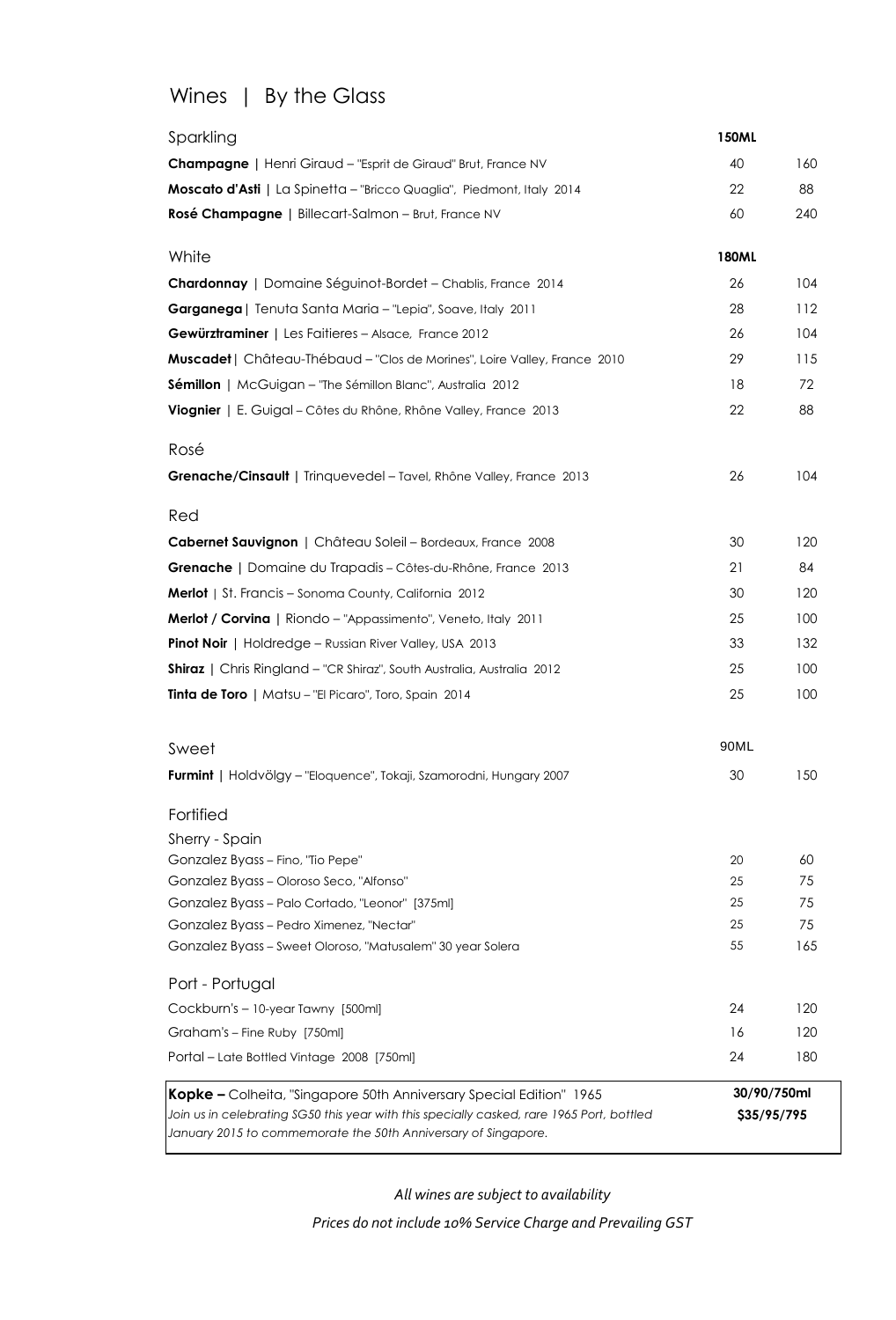### Sweet Wine

| Austria                                                                        |       |      |
|--------------------------------------------------------------------------------|-------|------|
| Kracher - Auslese Cuvée, Chardonnay, Burgenland 2010                           | 375ml | 105  |
| Kracher - Beerenauslese Cuvée, Welschriesling, Burgenland 2009                 | 375ml | 120  |
| Kracher - Trockenbeeren Auslese, "Number 1", Welschriesling, Burgenland 2005   | 375ml | 200  |
| Kracher-Trockenbeeren Auslese, "Number 9", Chardonnay, Burgenland 2004         | 375ml | 305  |
| Kracher - Trockenbeeren Auslese, "Number 5", Scheurebe, Burgenland 2006        | 375ml | 215  |
| Tschida - Beernauslese, Scheurebe, Burgenland 2006                             | 375ml | 100  |
| Hungary                                                                        |       |      |
| Holdvölgy - "Intution No.2", Tokaji, Sárgamuskotály 2008                       | 500ml | 150  |
| Holdvölgy - "Culture", Tokaji Auzu, 6 Puttonyos 2006                           | 375ml | 290  |
| <b>Italy</b>                                                                   |       |      |
| Castello di Ama - Vin Santo, Malvasia/Treviano, Chianti Classico, Tuscany 2007 | 375ml | 130  |
| Dal Forno - "Vigna Seré", Corvina/Rondinella, Passito Rosso, Veneto 2003       | 375ml | 570  |
| Isole e Olena - Vin Santo, Malvasia/Treviano, Chianti Classico, Tuscany 2004   | 375ml | 165  |
| Volpaia - Vin Santo, Malvasia/Treviano, Chianti Classico, Tuscany 2003         | 375ml | 120  |
| France                                                                         |       |      |
| Carmes de Rieussec - Sauternes, Bordeaux 2011                                  | 375ml | 90   |
| Château d'Yquem – Sauternes, Bordeaux 2001                                     | 750ml | 2200 |
| Domaine de Durban - Muscat, Beaumes-de-Venise, Rhone Valley 2011               | 375ml | 100  |
| Germany                                                                        |       |      |
| Robert Weil - Eiswein, "Kiedrich Gräfenberg", Rheingau 2002                    | 375ml | 640  |
| Schloss Lieser - Beerenauslese "Niederberg Helden", Mosel-Saar-Ruwer 2006      | 375ml | 415  |
| Schlossgut Diel - Trockenbeerenauslese "Goldloch", Nahe 2005                   | 375ml | 598  |
| Sweet Wine   Other                                                             |       |      |
| Cloudy Bay - Late Harvest, Riesling, Marlborough, New Zealand 2008             | 375ml | 130  |
| Grgich Hills - "Violetta", Sauvignon Blanc/Riesling, Napa Valley, USA 2009     | 375ml | 250  |
| Jorge Ordoñez & Co. - "Selección Especial", Muscat, Málaga, Spain 2012         | 375ml | 110  |
|                                                                                |       |      |

### Fortified Wine

| Sherry - Spain |  |
|----------------|--|
|                |  |

| Emilio Lustau – Fino "Jarana" [375ml]                     | 375ml | 80  |
|-----------------------------------------------------------|-------|-----|
| Emilio Lustau – Oloroso Dry Solera "Don Nuño"             | 375ml | 90  |
| Emilio Lustau – Oloroso "Almacenista Angel Zamorano"      | 375ml | 125 |
| Emilio Lustau – Pedro Ximenez "San Emilio"                | 375ml | 100 |
| Gonzalez Byass - Palo Cortado, "Apostoles" 30 year Solera | 375ml | 165 |
| Montilla Moriles - Spain                                  |       |     |
| Equipo Navazos - Fino Amontillado, "La Bota de Fino"      | 750ml | 275 |
| Equipo Navazos – Pedro Ximenez, "Casa del Inca" 2010      | 750ml | 187 |
| Port - Portugal                                           |       |     |
| Andresen - 20-year White Port                             | 500ml | 240 |
| Andresen – 40-year Tawny                                  | 750ml | 640 |
| Portal – Vintage 1999                                     | 750ml | 240 |
| Quinta da Romaneira – 40-year Tawny                       | 750ml | 620 |
|                                                           |       |     |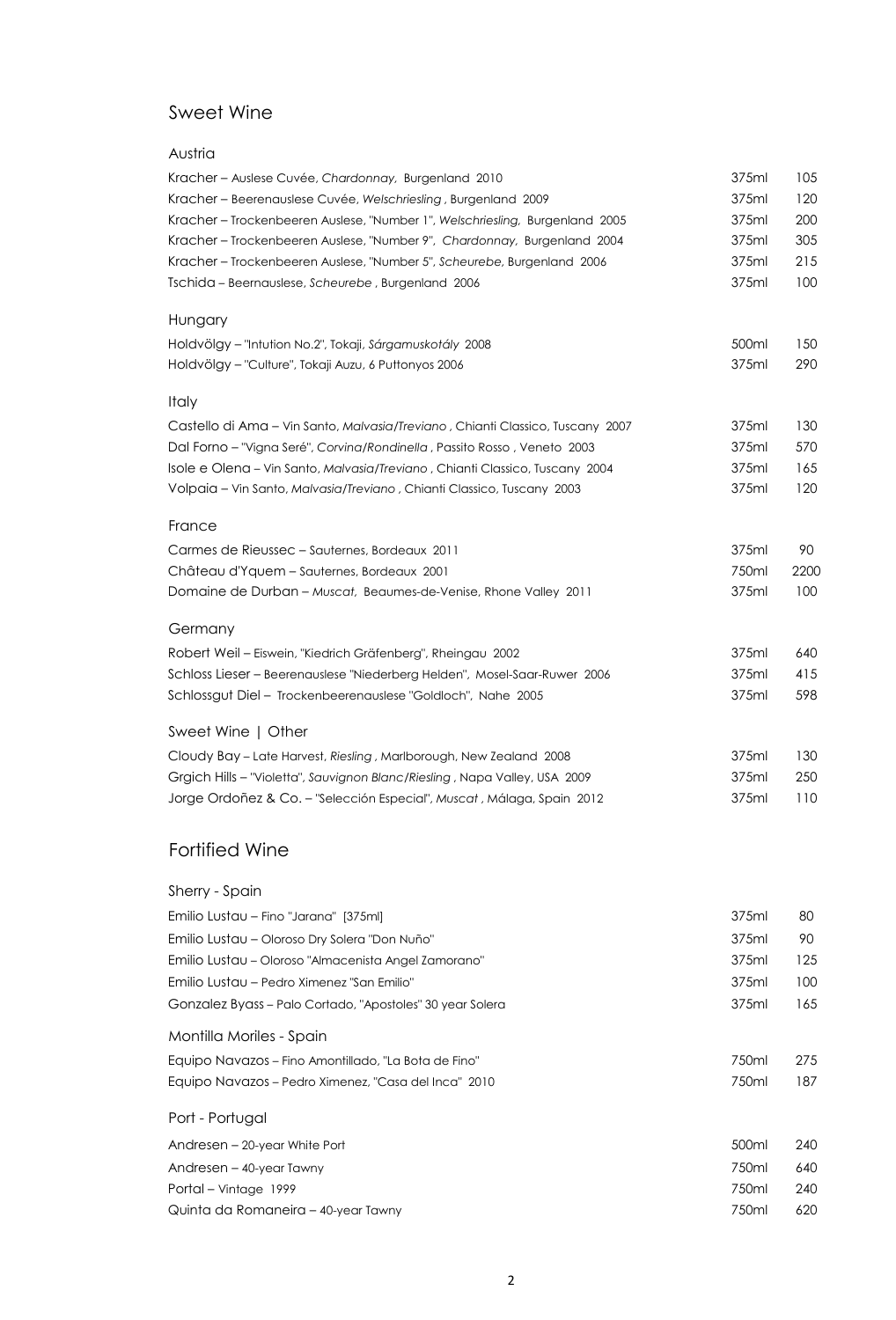### Champagne 0

| Brut   Non-Vintage                                           |      |
|--------------------------------------------------------------|------|
| Billecart-Salmon – "Brut Réserve" [1500ml]                   | 320  |
| Billecart-Salmon - "Brut Réserve"                            | 160  |
| Billecart-Salmon – "Sous Bois"                               | 220  |
| Cattier – "Armand de Brignac", Blanc de Blancs [1500ml]      | 3150 |
| Charles Heidsieck – "Brut Réserve"                           | 250  |
| Egly-Ouriet - "Blanc de Noirs", Grand Cru Ambonnay           | 750  |
| Egly-Ouriet - "Vieillissement Prolongé", Grand Cru Ambonnay  | 375  |
| Gosset - "Excellence" [375ml]                                | 120  |
| Henri Giraud - "Esprit de Giraud" [375ml]                    | 110  |
| Henri Giraud – "Hommage", Grand Cru Aÿ                       | 220  |
| Henri Giraud - "Fut de Chene"                                | 450  |
| Krug – "Grande Cuvée"                                        | 590  |
| Moët & Chandon - "Brut Impérial"                             | 225  |
| Ruinart – "Blanc de Blancs"                                  | 230  |
| Veuve Fourny - "Blanc de Blancs", Premier Cru Vertus [375ml] | 150  |
| Brut   Vintage                                               |      |

| Billecart-Salmon – "Cuvée Nicolas-Francois" 1998 [375ml]                    | 208  |
|-----------------------------------------------------------------------------|------|
| Billecart-Salmon - "Le Clos Saint-Hilaire" 1996                             | 1400 |
| Bruno Paillard - "Nec Plus Ultra" 1995                                      | 560  |
| Duval-Leroy - "Femme de Champagne" 1996                                     | 500  |
| Henri Giraud - "Argonne", Grand Cru Aÿ 2004                                 | 780  |
| Krug - "Clos Du Mesnil", Blanc de Blancs, Grand Cru Mesnil-sur-Oger 1996    | 2300 |
| $Kryg - 2000$                                                               | 725  |
| Louis Roederer – "Cristal" 2006                                             | 675  |
| Moët & Chandon - "Cuvée Dom Pérignon" 2006                                  | 475  |
| Paul Bara - Grand Cru Bouzy 2004                                            | 235  |
| Philipponnat - "Clos des Goisses", Premier Cru Mareuil-sur-Aÿ 1998          | 550  |
| Salon - Blanc de Blancs, Grand Cru Mesnil-sur-Oger 1988                     | 2900 |
| Salon - Blanc de Blancs, Grand Cru Mesnil-sur-Oger 1990                     | 2900 |
| Veuve Fourny - "Grand Millésime", Blanc de Blancs, Premier Cru Vertus, 1998 | 750  |
|                                                                             |      |

#### Brut Rosé | Non-Vintage Billecart-Salmon [1500ml] 490

| <b>MILLOUIT LIUITIUS</b>                   | 770 |
|--------------------------------------------|-----|
| Paul Bara - Grand Cru Bouzy                | 225 |
| Henri Giraud                               | 200 |
| J. Lassalle – Premier Cru Chigny-Les-Roses | 222 |
| Krug                                       | 950 |
| Lanson                                     | 190 |

| Brut Rosé   Vintage                     |      |
|-----------------------------------------|------|
| Louis Roederer - "Cristal" 2004         | 2050 |
| Louis Roederer – "Cristal" 2005         | 1925 |
| Ruinart – "Dom Ruinart" 1996            | 1200 |
| Taittinger – "Comtes de Champagne" 2005 | 610  |
|                                         |      |

# Sparkling | Other

| Bründlmayer – Brut Rosé, Niederösterreich, Austria NV              | 160. |
|--------------------------------------------------------------------|------|
| Ca' del Bosco – "Cuvée Prestige", Franciacorta, Lombardi, Italy NV | 175  |
| Raventós i Blanc - "De La Finca", Barcelona, Spain 2011            | 150  |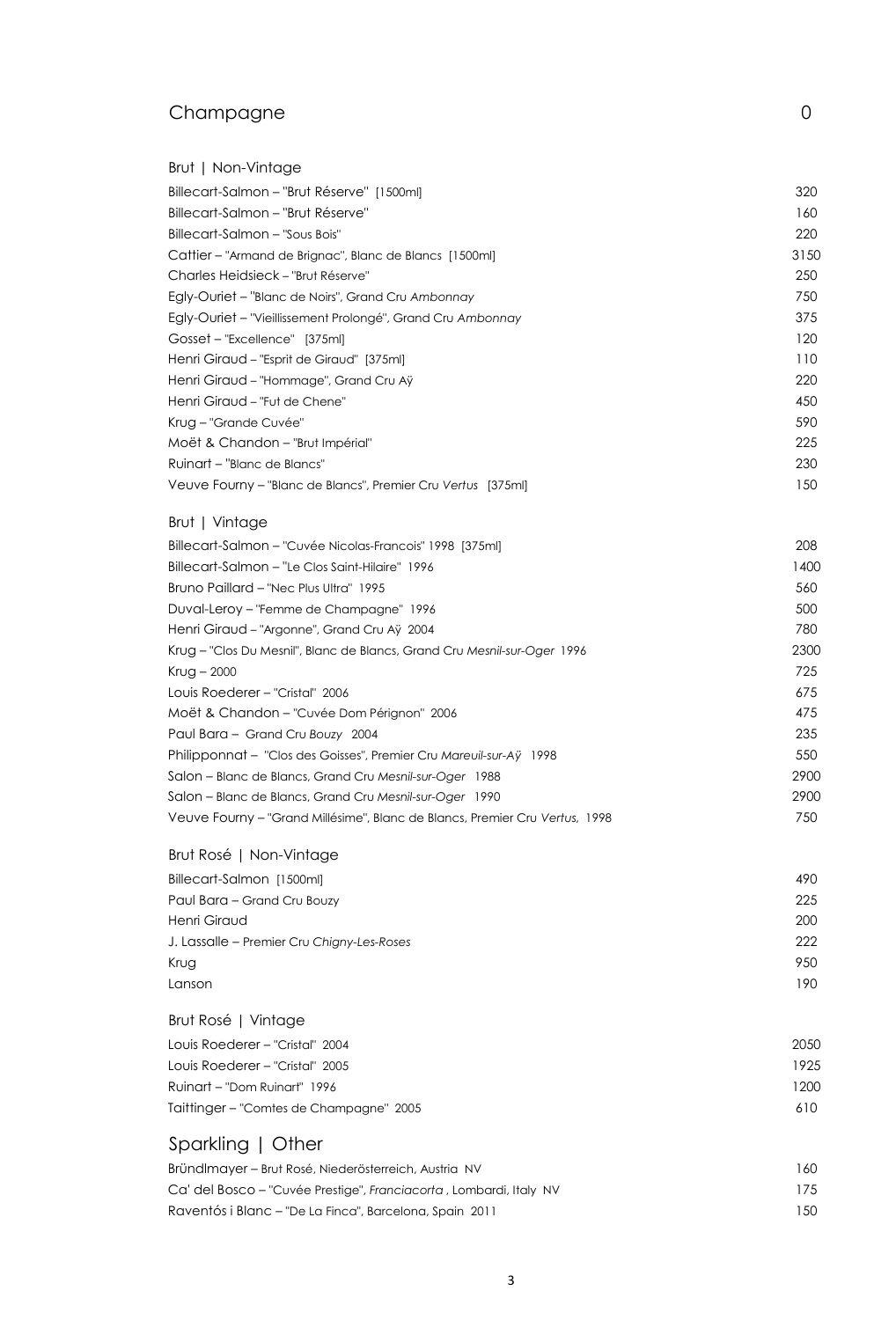# White | Burgundy

| Chablis                                                                         |      |
|---------------------------------------------------------------------------------|------|
| Domaine François Raveneau - "Butteaux", Premier Cru 2008                        | 760  |
| Jean-Paul & Benoît Droin - 2013                                                 | 120  |
| William Fèvre - "Les Clos, Grand Cru 2011                                       | 268  |
| Morey-St-Denis                                                                  |      |
| Domaine Ponsot - "Clos des Monts Luisants", Vieilles Vignes, Premier Cru 2009   | 300  |
| Vougeot                                                                         |      |
| Domaine de la Vougeraie - "Le Clos Blanc de Vougeot", Premier Cru 1999 [1500ml] | 700  |
| Pernand-Vergelesses                                                             |      |
| Bernard Dugat-Py - "Sous Frétille", Premier Cru 2011                            | 330  |
| Follin-Arbelet - 2011                                                           | 205  |
| Meursault                                                                       |      |
| Arnaud Ente - 2011                                                              | 505  |
| Arnaud Ente - "Clos des Ambres" 2007                                            | 630  |
| Cherisey - "Blagny", Premier Cru 2011                                           | 292  |
| Olivier Leflaive - "Charmes", Premier Cru 2013                                  | 295  |
| Puligny-Montrachet                                                              |      |
| Coche-Dury - "Les Enseignères" 2005                                             | 1250 |
| Domaine de Montille - "Le Cailleret", Premier Cru 2006 [1500ml]                 | 885  |
| Domaine Leflaive – Bourgogne Blanc 2010 [1500ml]                                | 430  |
| François Carillon – "Champs-Gain", Premier Cru 2010                             | 310  |
| Henri Boillot - 2012                                                            | 200  |
| Jean Chartron - "Clos du Cailleret", Premier Cru 2010                           | 275  |
| Paul Pernot - 2010                                                              | 178  |
| Vincent Dancer - "Chevalier-Montrachet", Grand Cru 2005                         | 1595 |
| Vincent Girardin - "Bienvenues-Batard Montrachet", Grand Cru 2009               | 580  |
| Chassagne-Montrachet                                                            |      |
| Bouchard Père & Fils - Montrachet Grand Cru 2006                                | 1500 |
| Henri Boillot - "Les Chenevottes", Premier Cru 2011 [375ml]                     | 120  |
| Jacques Prieur - "Montrachet", Grand Cru 2007                                   | 1280 |
| Vincent Dancer - "La Romanée", Premier Cru 2009                                 | 405  |
| Mercurey                                                                        |      |
| Château de Chamirey - 2010                                                      | 150  |
| Mâcon                                                                           |      |
| Les Héritiers du Comte Lafon – Clos de la Crochette 2010                        | 150  |
| Domaine Leflaive - Mâcon-Verzé 2010                                             | 125  |
| Beaujolais                                                                      |      |
| Terres Dorees - 2013                                                            | 110  |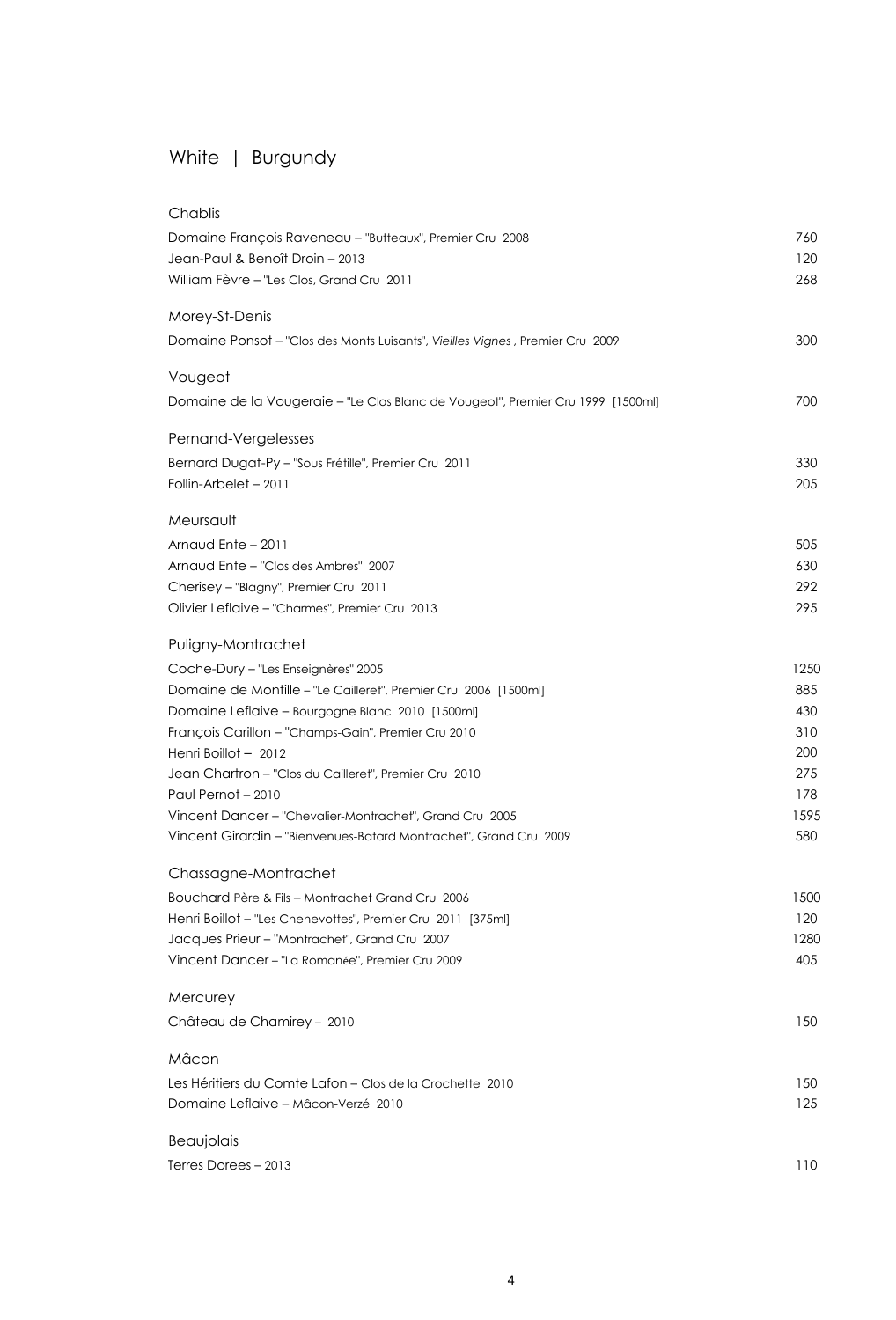### Chardonnay

| Australia                                                                   |     |
|-----------------------------------------------------------------------------|-----|
| Best's - Great Western 2011                                                 | 125 |
| Cape Mentelle - Margaret River 2012                                         | 130 |
| Giaconda - "Estate Vineyard", Victoria 2011                                 | 375 |
| Peccavi - Margaret River, Western Australia 2010                            | 140 |
| Italy                                                                       |     |
| Giuseppe Cortese - "Scapulin", Langhe, Piedmont 2011                        | 120 |
| Ca' del Bosco - "Curtefranca Bianco" Chardonnay/Pinot Bianco, Lombardy 2014 | 125 |
| Vie di Romans - "Ciampagnis", Friuli 2012                                   | 135 |
| Chardonnay   United States                                                  |     |
| Mendocino   California                                                      |     |
| Knez - "Demuth Vineyard", Anderson Valley 2013                              | 115 |
| Sonoma   California                                                         |     |
| Ferrari - Carano - Sonoma County 2013                                       | 130 |
| Freestone - "Fog Dog", Sonoma Coast 2012                                    | 160 |
| Kesner - "Rockbreak", Sonoma Coast 2011                                     | 210 |
| Kistler - "Les Noisetiers", Sonoma Coast 2013                               | 210 |
| Kosta Browne - "One Sixteen", Russian River Valley 2013                     | 220 |
| Marcassin – "Three Sisters", Sonoma Coast 2009                              | 915 |
| Patz & Hall - "Dutton Ranch", Russian River Valley 2012                     | 185 |
| Ramey - Sonoma County 2012                                                  | 165 |
| Napa Valley & Carneros   California                                         |     |
| Coppola - "Voltre Santé" 2013                                               | 110 |
| Chateau Montelena - 2011                                                    | 190 |
| Grgich Hills - 2011                                                         | 190 |
| Lewis Cellars - 2013                                                        | 182 |
| Central Coast   California                                                  |     |
| Ridge - "Estate", Santa Cruz Mountains 2011                                 | 175 |
| Santa Barbara   California                                                  |     |
| Au Bon Climat - Santa Rita Hills 2013                                       | 130 |
| Bonaccorsi - "Melville Vineyard", Santa Barbara County 2010                 | 165 |
| Brewer - Clifton - Santa Rita Hills 2013                                    | 120 |
| Dierberg - Santa María Valley 2007                                          | 165 |
| Melville – Santa Rita Hills 2013                                            | 125 |
| Ojai - "Bien Nacido", Santa María Valley 2007                               | 178 |
| Qupé - "Bien Nacido" Block Eleven, Santa María Valley 2013                  | 100 |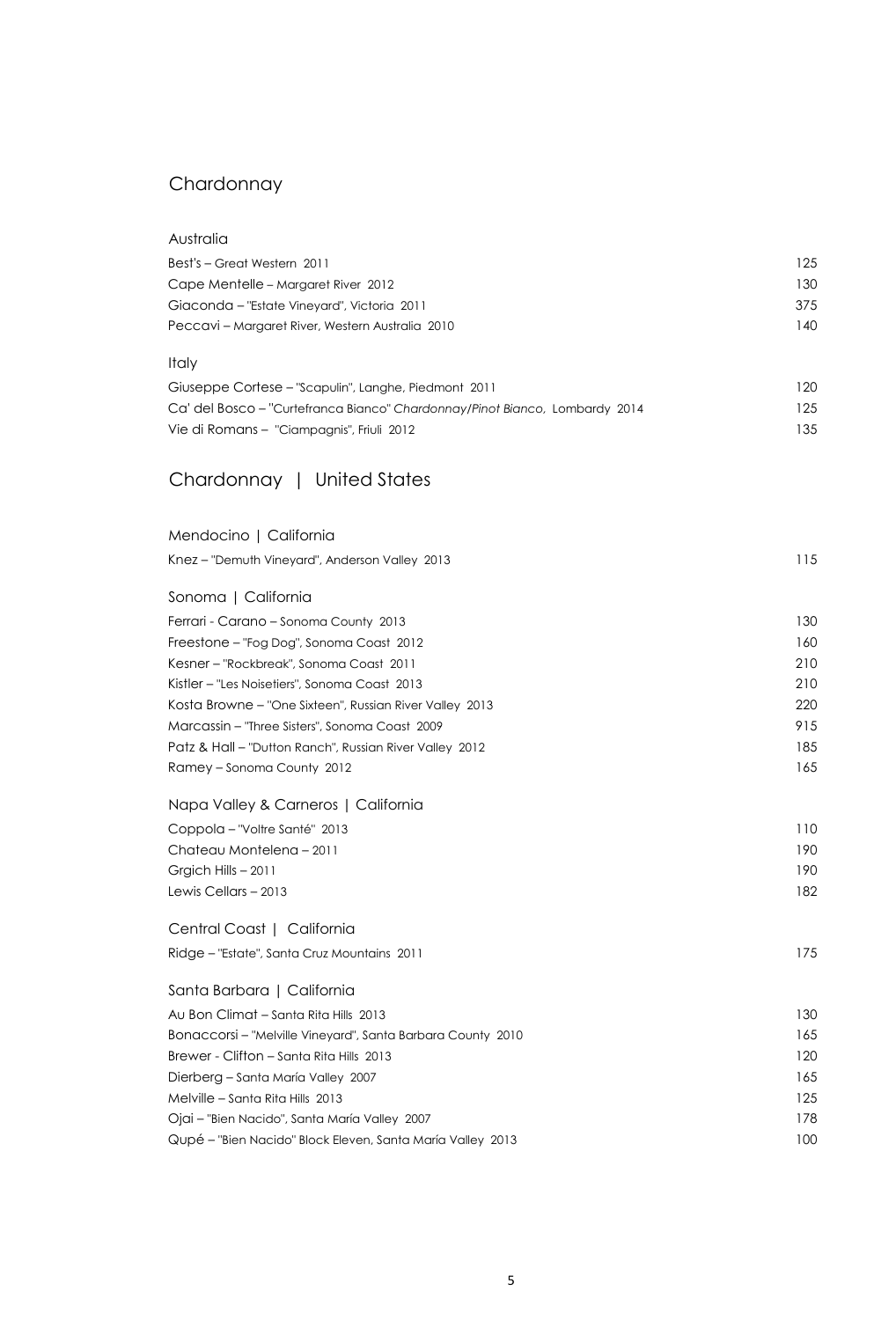### Rosé

| Brooks - Pinot Noir, Willamette Valley, USA 2013                             | 135 |
|------------------------------------------------------------------------------|-----|
| Château La Verrerie - Luberon, France 2014                                   | 115 |
| Jamsheed Harem - "José the Rosé", Syrah/Pinot Noir, Victoria, Australia 2012 | 100 |
| Karen - Merlot, Franschhoek, South Africa 2011                               | 135 |
| Sauvignon Blanc                                                              |     |
| United States   California                                                   |     |
| Grgich Hills - "Fumé Blanc", Napa Valley 2011                                | 148 |
| Margerum - "Sybarite", Happy Canyon, Santa Barbara 2013                      | 90  |
| Peter Michael - "L'Après-Midi", Knights Valley, Sonoma County 2013           | 235 |
| Australia                                                                    |     |
| Shaw and Smith - Adelaide Hills 2014                                         | 90  |
| Cullen - Sémillon/Sauvignon Blanc, Margaret River 2013                       | 120 |
| New Zealand                                                                  |     |
| Astrolabe – Marlborough 2014                                                 | 125 |
| Babich - "Black Label", Marlborough 2014                                     | 100 |
| Cloudy Bay - Marlborough 2015                                                | 110 |
| Cloudy Bay - "Te Koko", Marlborough 2012                                     | 170 |
| Mount Nelson - Marlborough 2013                                              | 90  |
| Paua - Marlborough 2014                                                      | 105 |

| France                                                                     |     |
|----------------------------------------------------------------------------|-----|
| Louis-Benjamin Dagueneau – Blanc Fumé de Pouilly, Loire Valley 2009        | 280 |
| Pascal Jolivet – Sancerre, Loire Valley 2014                               | 130 |
| Pavillon Blanc du Margaux - Médoc 2006                                     | 760 |
| Vincent Gaudry - "Mélodie de Vieilles Vignes", Sancerre, Loire Valley 2014 | 120 |
|                                                                            |     |

#### Italy

#### Chile Errazuriz – Valle de Aconcagua, Chile 2013 72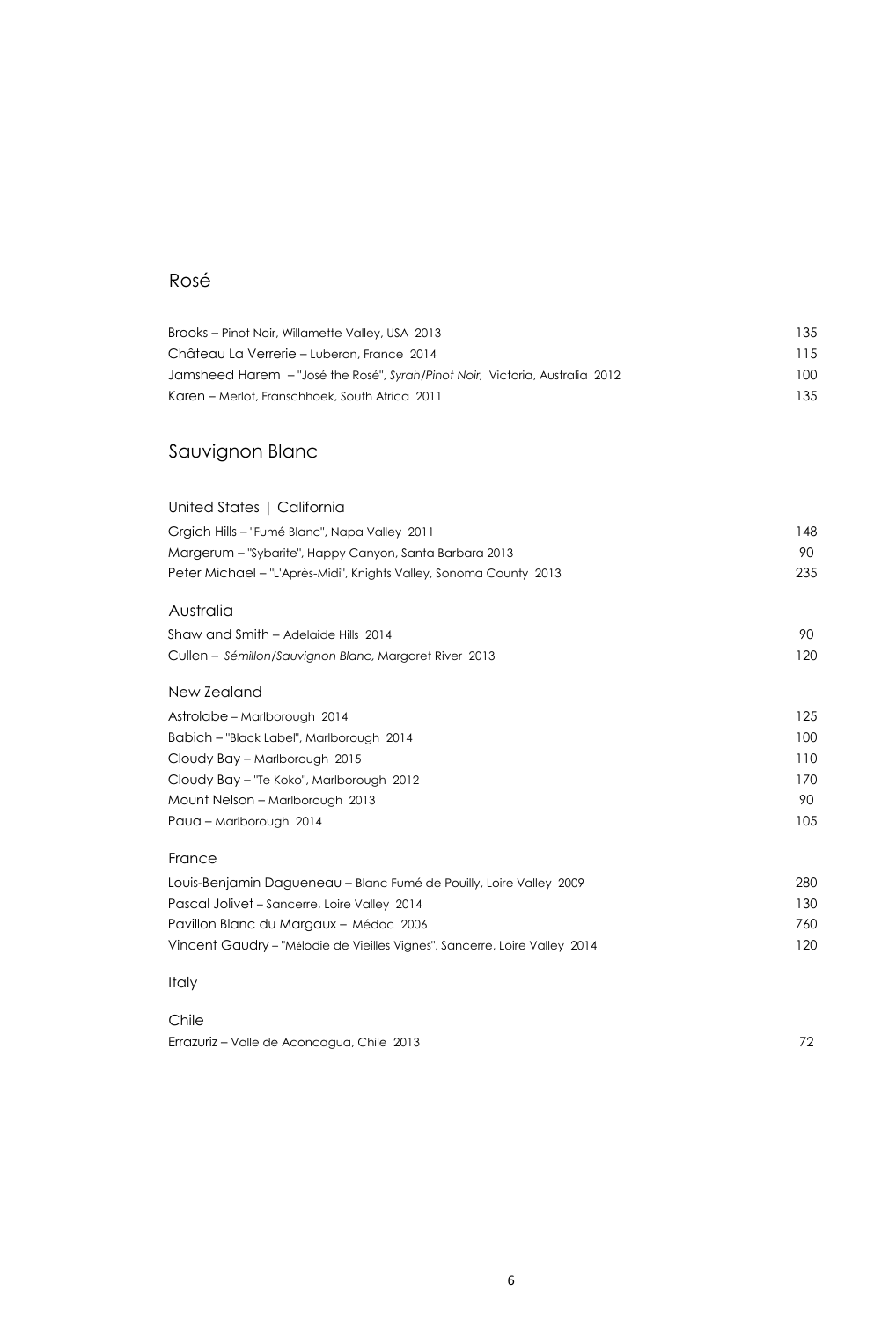### Aromatic & Full-Bodied Whites

| Grüner Veltliner   Austria                                                                         |     |
|----------------------------------------------------------------------------------------------------|-----|
| Markus Huber - Obere Steigen, Traisental 2012                                                      | 115 |
| Markus Huber - "Berg", Erste Lage, Traisental 2011                                                 | 158 |
| Fred Loimer - "Terrassen", Kamptal Reserve 2011                                                    | 180 |
| Weininger - "Nußberg", Alte Reben, Pinot Blanc/Neuburger/Welshriesling Blend, Vienna 2011          | 110 |
| Gewürztraminer                                                                                     |     |
| Albert Boxler - "Brand", Grand Cru, Alsace, France 2009                                            | 165 |
| Trimbach – "Cuvée des Seigneurs de Ribeaupierre" Alsace, France 2000                               | 145 |
| Culler - "Casaeda", Mendocino, California, USA 2011                                                | 95  |
| Pinot Grigio                                                                                       |     |
| Sant' Elena - "Klodic", Friuli, Italy 2012                                                         | 120 |
| Roussanne   Marsanne                                                                               |     |
| Beckmen Vineyards - Marsanne, Santa Barbara, California, Santa Ynez Valley, USA 2006               | 120 |
| Château de Beaucastel - Châteauneuf-du-Pape, Vieilles Vignes, Rhône Valley, France 2005            | 475 |
| Ferraton - "Le Mialan", Saint-Péray, Rhône Valley, France 2011                                     | 100 |
| Jamsheed - "Beechworth", Roussane, Victoria, Australia 2012                                        | 140 |
| J.L. Chave - Hermitage, Rhône Valley, France 2007                                                  | 525 |
| Peyre Rose - "Oro", Coteaux du Languedoc, France 1999                                              | 250 |
| Tablas Creek - "Esprit de Beaucastel", Roussanne/Grenache Blanc, Paso Robles, California, USA 2006 | 162 |
| Torbreck - Roussanne/Marsanne, Barossa Valley, Australia 2007                                      | 145 |
| Yves Cuilleron - "Les Vignes d'à Côté", Roussanne, Rhône Valley 2013                               | 110 |
| Viognier                                                                                           |     |
| Alban - Central Coast, USA 2013                                                                    | 148 |
| André Perret - Condrieu, "Côteau de Chery", Rhône Valley, France 2008                              | 210 |
| Georges Vernay - Condrieu, "Côteau de Vernon", Rhône Valley, France 2009                           | 388 |
| Ogier – Condrieu, Rhône Valley, France 2008                                                        | 225 |
| Pierre Gaillard - Condrieu, Rhône Valley, France 2007                                              | 258 |
| Chenin Blanc                                                                                       |     |
| Domaine de Bellivière - "Vieilles Vignes Eparses", Coteaux du Loir, France 2004                    | 165 |
| Huet - Vouvray, "Le Mont", Demi-Sec, Loire Valley, France 2011                                     | 168 |
| Pyramid Valley - "Moteo Ridge", Hawke's Bay, New Zealand 2010                                      | 115 |
| Post House - "Stamp Of Chenin", Stellenbosch, South Africa 2012                                    | 110 |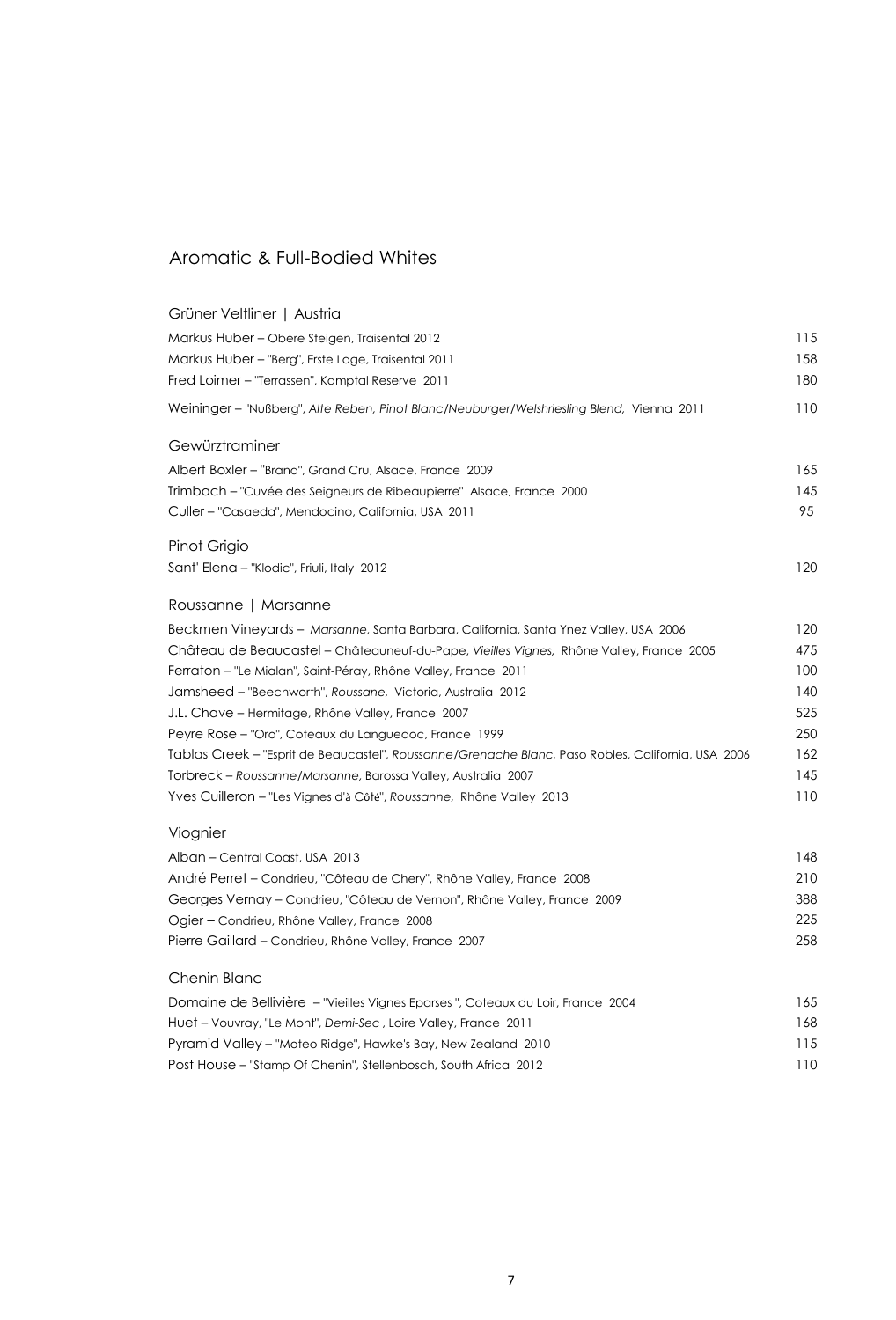# Riesling

| France   Alsace                                                    |     |
|--------------------------------------------------------------------|-----|
| Domaine Ostertag - "Muenchberg", Grand Cru 2012                    | 212 |
| Germany                                                            |     |
| Dönnhoff - Trocken Großes Gewächs, "Hermannshöhle", Nahe 2010      | 285 |
| Robert Weil – Spätlese "Kiedrich Gräfenberg", Rheingau 2011        | 255 |
| Schäfer-Fröhlich - Auslese, "Felseneck", Nahe 2007 [375ml]         | 165 |
| Schäfer-Fröhlich - Trocken, Großes Gewächs "Felseneck", Nahe 2010  | 210 |
| Schloss Lieser - Kabinett "Brauneberger Juffer", Mosel 2012        | 115 |
| Schloss Lieser - Spätlese "Niederberg Helden", Mosel 2011          | 125 |
| Wittmann - Trocken, Rheinhessen 2012                               | 115 |
| Austria                                                            |     |
| Emmerich Knoll – Smaragd "Ried Kellerberg", Dürnstein, Wachau 1999 | 350 |
| New Zealand                                                        |     |
| Pegasus Bay - Waipara Valley, Canterbury 2013                      | 115 |
| Babich - "Cowslip Valley Vineyard", Marlborough 2012               | 110 |
| Australia                                                          |     |
| Soul Growers - Eden Valley 2012                                    | 120 |
| Henschke - "Julius", Eden Valley 2014                              | 125 |
| <b>Other Interesting Whites</b>                                    |     |

| Spain                                                                      |      |
|----------------------------------------------------------------------------|------|
| Paco & Lola – "Prime", Albariño Lias, Rías Baixas 2013                     | 145  |
| Pazo Señorans – Albariño, Rías Baixas, 2013                                | 120. |
| France                                                                     |      |
| Barons de Rothschild – "Aussières Blanc" Chardonnay, Vin de Pays D'oc 2008 | 80   |
| Domaine de la Pinte – Savignin, Arbois, Jura 2005                          | 142  |

Domaine Gauby – "Vieilles Vignes" *Macabeu/Grenache Blanc,* Côtes Catalanes 2006 200

#### Italy

| Benanti – Pietramarina, Carricante, Etna, Sicily 2008              | 180 |
|--------------------------------------------------------------------|-----|
| Bruno Giacosa – Roero Arneis, Piedmont 2011                        | 110 |
| Foradori – "Fontanasanta" Nosiola, Dolomiti, Trentino 2009         | 138 |
| Lvnae – "Colli di Luni" Vermentino, Liguria, Sardinia 2013         | 150 |
| Matteo Correggia - Roero Arneis, Piedmont 2012                     | 98. |
| Paolo Bea - "Santa Chiara Bianco", Grechetto/Malvasia, Umbria 2009 | 240 |
| Villa Mongalli - "Calicanto", Trebbiano Spoletino, Umbria 2011     | 100 |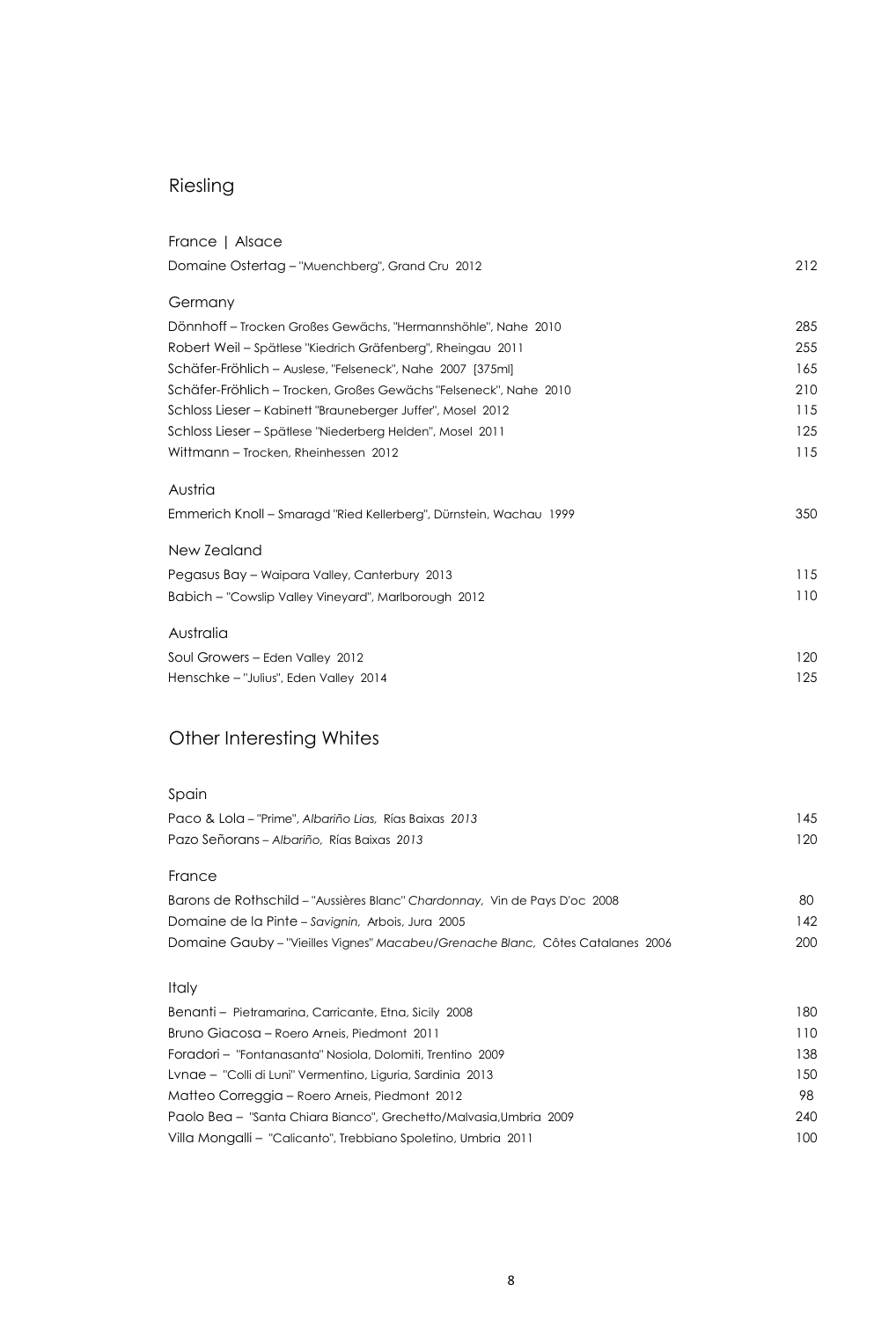### Pinot Noir | United States

#### Oregon

| Beaux Frères – "Beaux Frères Vineyard", Willamette Valley 2011<br>Brooks - "Runaway Red", Willamette Valley 2012<br>Chapter 24 - "The Fire", Willamette Valley 2012<br>Domaine Serene – "Evenstad", Willamette Valley 2011<br>J.K. Carriere - Willamette Valley 2006<br>Patricia Greene - "Freedom Hill", Willamette Valley 2012<br>Penner-Ash – Willamette Valley 2011<br>Sokol Blosser - "Estate", Dundee Hills, Willamette Valley 2010<br>Teutonic - "Bergspize", Chehalem Mountains 2010 | 285<br>135<br>250<br>240<br>250<br>182<br>170<br>180<br>208<br>250 |
|----------------------------------------------------------------------------------------------------------------------------------------------------------------------------------------------------------------------------------------------------------------------------------------------------------------------------------------------------------------------------------------------------------------------------------------------------------------------------------------------|--------------------------------------------------------------------|
|                                                                                                                                                                                                                                                                                                                                                                                                                                                                                              |                                                                    |
|                                                                                                                                                                                                                                                                                                                                                                                                                                                                                              |                                                                    |
|                                                                                                                                                                                                                                                                                                                                                                                                                                                                                              |                                                                    |
|                                                                                                                                                                                                                                                                                                                                                                                                                                                                                              |                                                                    |
|                                                                                                                                                                                                                                                                                                                                                                                                                                                                                              |                                                                    |
|                                                                                                                                                                                                                                                                                                                                                                                                                                                                                              |                                                                    |
|                                                                                                                                                                                                                                                                                                                                                                                                                                                                                              |                                                                    |
|                                                                                                                                                                                                                                                                                                                                                                                                                                                                                              |                                                                    |
|                                                                                                                                                                                                                                                                                                                                                                                                                                                                                              |                                                                    |
| Mendocino                                                                                                                                                                                                                                                                                                                                                                                                                                                                                    |                                                                    |
| Copain - "Kiser En Haut", Anderson Valley 2011                                                                                                                                                                                                                                                                                                                                                                                                                                               |                                                                    |
| Copain - "Tous Ensemble", Anderson Valley 2012                                                                                                                                                                                                                                                                                                                                                                                                                                               | 140                                                                |
| Sonoma                                                                                                                                                                                                                                                                                                                                                                                                                                                                                       |                                                                    |
| Anthill Farms - "Peters", Sonoma Coast 2011                                                                                                                                                                                                                                                                                                                                                                                                                                                  | 172                                                                |
| Anthill Farms - "Tina Marie", Russian River Valley 2013                                                                                                                                                                                                                                                                                                                                                                                                                                      | 150                                                                |
| County Line - Sonoma Coast 2009                                                                                                                                                                                                                                                                                                                                                                                                                                                              | 240                                                                |
| Flowers - "Camp Meeting Ridge", Sonoma Coast 2012                                                                                                                                                                                                                                                                                                                                                                                                                                            | 300                                                                |
| George - "Hansen Vineyards", Russian River Valley 2012                                                                                                                                                                                                                                                                                                                                                                                                                                       | 270                                                                |
| Kesner - "Vadim's Watch", Sonoma Coast 2012                                                                                                                                                                                                                                                                                                                                                                                                                                                  | 228                                                                |
| Kosta Browne - "Gap's Crown Vineyard", Sonoma Coast 2012                                                                                                                                                                                                                                                                                                                                                                                                                                     | 410                                                                |
| Kosta Browne - "Kanzler Vineyard", Sonoma Coast 2012                                                                                                                                                                                                                                                                                                                                                                                                                                         | 398                                                                |
| Kosta Browne - "Keefer Ranch", Russian River Valley 2012                                                                                                                                                                                                                                                                                                                                                                                                                                     | 410                                                                |
| Marcassin - Sonoma Coast 2007                                                                                                                                                                                                                                                                                                                                                                                                                                                                | 690                                                                |
| Peay - "Scallop Shelf", Sonoma Coast 2012                                                                                                                                                                                                                                                                                                                                                                                                                                                    | 258                                                                |
| Peter Michael - "Le Caprice", Sonoma County 2011                                                                                                                                                                                                                                                                                                                                                                                                                                             | 350                                                                |
| Siduri - "Keefer Ranch", Sonoma Coast 2012                                                                                                                                                                                                                                                                                                                                                                                                                                                   | 205                                                                |
| Williams Selyem - "Rochioli Riverblock Vineyard", Russian River Valley 2012                                                                                                                                                                                                                                                                                                                                                                                                                  | 428                                                                |

#### Carneros

Clos du Val – 2013 150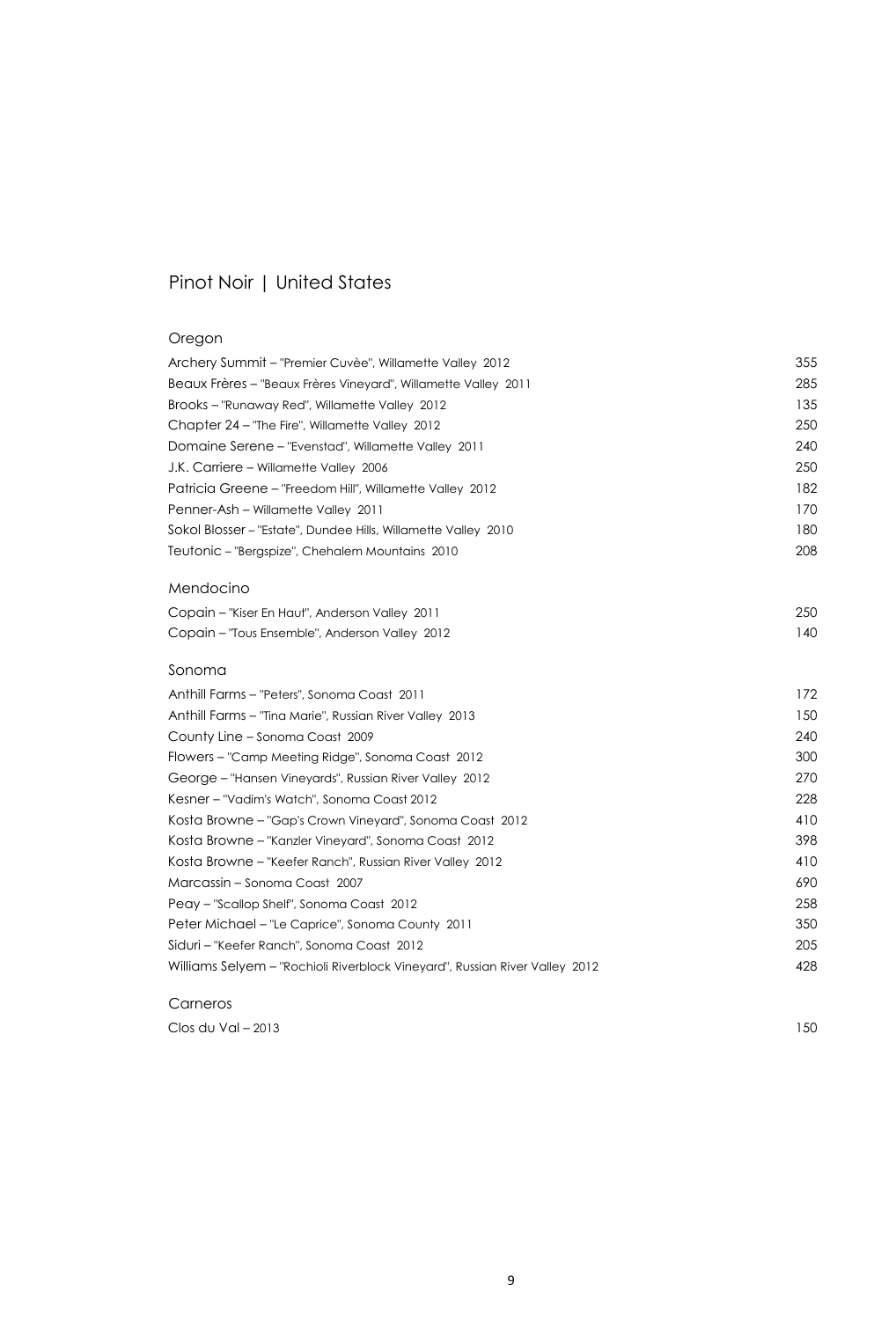### Pinot Noir | United States (Continued)

| Monterey                                                              |     |
|-----------------------------------------------------------------------|-----|
| Patz & Hall - "Pisoni Vineyard", Santa Lucia Highlands 2006           | 220 |
| Santa Barbara                                                         |     |
|                                                                       |     |
| Au Bon Climat – "Sanford & Benedict Vineyard", Santa Ynez Valley 2010 | 202 |
| Bonaccorsi – "Fiddlestix Vineyard", Santa Rita Hills 2011             | 175 |
| Chanin – "Los Alamos", Santa Barbara County 2012                      | 170 |
| Dierberg – Santa Maria Valley 2007                                    | 195 |
| Hitching Post - "Cork Dancer", Santa Barbara County 2012              | 120 |
| Melville – "Estate", Santa Rita Hills 2012                            | 150 |
| Native 9 - "Rancho Ontiveros", Santa María Valley 2008                | 168 |
| Wolfgang Puck   Paul Lato - Santa Maria Valley 2012                   | 368 |
| Wolfgang Puck   Paul Lato - Santa Maria Valley 2012 [1500ml]          | 750 |
| Sea Smoke - "Southing", Santa Rita Hills 2012                         | 228 |
| Sea Smoke - "Ten", Santa Rita Hills 2012                              | 325 |
| The Paring - Santa Barbara County 2012                                | 120 |
| Tyler – "Bien Nacido Vineyard" Old Vines, Santa Maria Valley 2012     | 205 |
|                                                                       |     |

### Pinot Noir | Other Countries

| New Zealand                                         |     |
|-----------------------------------------------------|-----|
| Bell Hill - Canterbury 2011                         | 315 |
| Mt. Difficulty - "Roaring Meg", Central Otago 2013  | 120 |
| Australia                                           |     |
| Stonier – Mornington Peninsula 2013                 | 130 |
| Yarra Yering - Yarra Valley 2012                    | 270 |
| Argentina                                           |     |
| Bodega Chacra - "Barda", Patagonia 2013             | 120 |
| Italy                                               |     |
| Ca' del Bosco - "Pinero", Pinot Nero, Lombardy 2004 | 328 |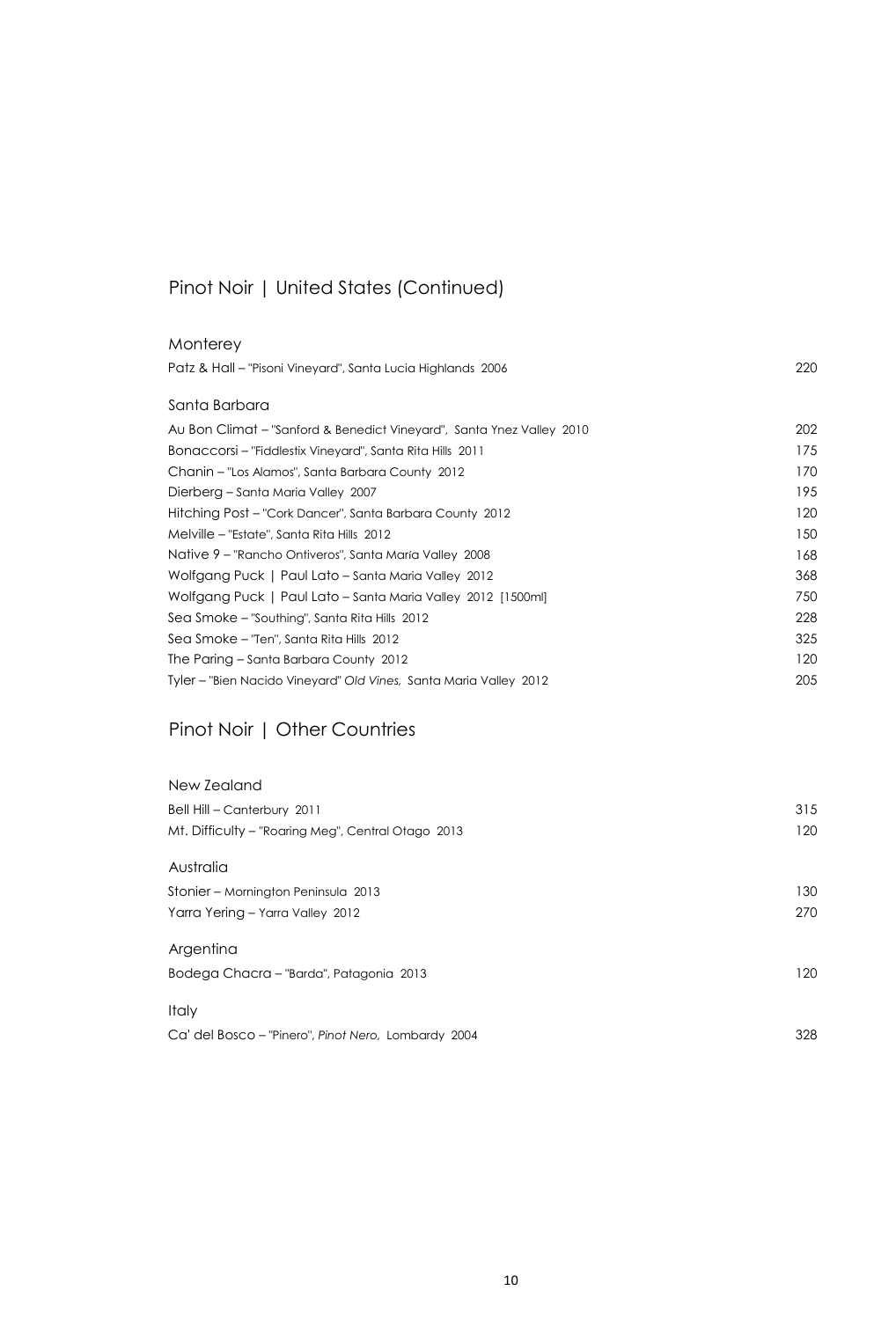# Red | Burgundy

| Marsannay                                                           |       |
|---------------------------------------------------------------------|-------|
| Denis Mortet - "Les Longeroies" 2012                                | 200   |
| Gevrey-Chambertin                                                   |       |
| Armand Rousseau - "Chambertin-Clos de Bèze", Grand Cru 1999         | 3075  |
| Bernard Dugat-Py - "Cuvée Coeur de Roy", 2008                       | 400   |
| Bernard Dugat-Py - "Les Evocelles", 2007                            | 400   |
| Bernard Dugat-Py - "Charmes-Chambertin", Grand Cru 2006             | 1280  |
| Bernard Dugat-Py - "Vieilles Vignes", 2008                          | 270   |
| Bernard Dugat-Py - "Vieilles Vignes", 2010                          | 260   |
| Claude Dugat - Premier Cru 2010                                     | 510   |
| Prieuré Roch – "Chambertin-Clos de Bèze", Grand Cru 1996            | 1490  |
| Joseph Roty - "Fontenys", Premier Cru 2006                          | 360   |
| Perrot-Minot - 2010                                                 | 195   |
| Perrot-Minot - Vieilles Vignes, Premier Cru 2004                    | 315   |
| Sérafin – Vieilles Vignes, 2008                                     | 230   |
| Sylvie Esmonin - 2011                                               | 220   |
| Morey-St-Denis                                                      |       |
| Domaine des Lambrays - "Clos des Lambrays", Grand Cru 1995 [1500ml] | 975   |
| Domaine des Lambrays - "Les Loups", Premier Cru 2005                | 445   |
| Dujac - "Clos St-Denis", Grand Cru 1990                             | 7500  |
| Girardin – "Clos de La Roche", Grand Cru 2006                       | 525   |
| Hubert Lignier - Vieilles Vignes, Premier Cru 2001 [1500ml]         | 1400  |
| Perrot-Minot - "La Rue de Vergy" 2011                               | 200   |
| Perrot-Minot - "La Riotte", Premier Cru 2006                        | 365   |
| Chambolle-Musigny                                                   |       |
| Comte Georges de Vogüé - "Musigny", Vieilles Vignes, Grand Cru 1990 | 3370  |
| Ghislaine Barthod - 2008                                            | 230   |
| Jacques-Frédéric Mugnier - "Musigny", Grand Cru 2006                | 2500  |
| Perrot-Minot - "Les Charmes", Premier Cru 2008                      | 340   |
| Perrot-Minot - Vieilles Vignes 2009                                 | 220   |
| Robert Groffier - "Les Sentiers", Premier Cru 2002                  | 980   |
| Vougeot                                                             |       |
| Anne Gros-"Clos-Vougeot", Grand Cru 2011                            | 535   |
| Domaine d'Eugénie – "Clos d'Eugénie" 2008                           | 645   |
| Joseph Drouhin - "Clos de Vougeot", Grand Cru 2004                  | 520   |
| Joseph Drouhin - "Clos de Vougeot", Grand Cru 2007                  | 775   |
| Flagey-Échézeaux                                                    |       |
| Anne Gros - "Les Loachausses", Grand Cru 2010                       | 685   |
| Domaine de la Romanée-Conti-"Grands-Échézeaux", Grand Cru 2005      | 4900  |
| Domaine de la Romanée-Conti - "La Tâche", Grand Cru 2005            | 13000 |
| Domaine de la Romanée-Conti – "Richebourg", Grand Cru 1999          | 9300  |
| Domaine de la Romanée-Conti – "Richebourg", Grand Cru 2005          | 7480  |
| Domaine des Perdrix - "Échézeaux", Grand Cru 2010                   | 500   |
| Francois Lamarche - "La Grande Rue", Grand Cru 2008                 | 750   |
| Lucien Le Moine - "Grands-Échézeaux", Grand Cru 2009                | 800   |
| René Engel - "Grands-Échézeaux", Grand Cru 2002                     | 1080  |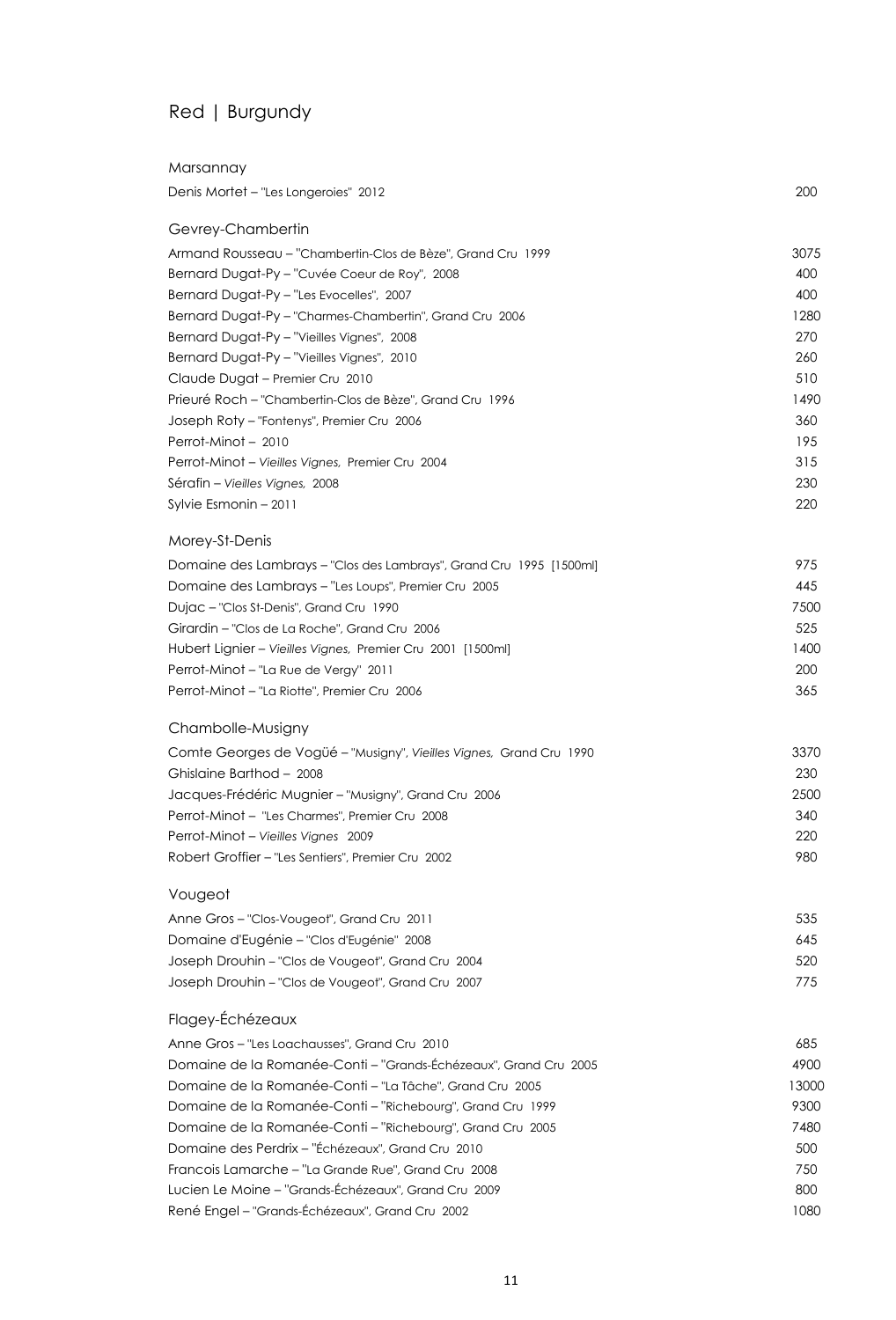# Red | Burgundy (continued)

| Vosne-Romanée                                                |     |
|--------------------------------------------------------------|-----|
| Prieuré Roch - "Les Hauts-Mazières" 2008                     | 480 |
| Domaine d'Eugénie - "Clos d'Eugénie" 2011                    | 320 |
| Domaine d'Eugénie - Vosne Romanée 2009                       | 240 |
| Nuits-Saint-Georges                                          |     |
| Georges Noëllat - "Les Boudots", Premier Cru 2010            | 430 |
| Henri Gouges - "Clos des Porrets", Premier Cru 2011          | 245 |
| Hubert Lignier - "Les Didiers", Premier Cru 2008             | 430 |
| Aloxe-Corton                                                 |     |
| Domaine de Montille - "Clos du Roi" - Grand Cru 2011         | 400 |
| Savigny-les-Beaune                                           |     |
| Simon Bize & Fils - "Aux Grands Liards" - 2010               | 175 |
| Pommard                                                      |     |
| Bernard Dugat-Py - "La Levrière", 2006                       | 360 |
| Bernard Dugat-Py - "La Levrière", 2012                       | 310 |
| Domaine de Montille - "Les Pézerolles", Premier Cru 1990     | 600 |
| Domaine de Montille - "Les Grands Epenots", Premier Cru 1996 | 440 |
| François Parent - "Les Rugiens" 2002                         | 500 |
| François Parent - "Les Rugiens" 2004                         | 420 |
| Olivier Leflaive - 2011                                      | 180 |
| Vincent Girardin - "Les Vieilles Vignes" 2012                | 165 |
| Beaune                                                       |     |
| Jacques Prieur - "Clos de la Féguine", Premier Cru 2001      | 230 |
| Jayer Gilles - 2010                                          | 165 |
| Joseph Drouhin - "Clos Des Mouches", Premier Cru 2011        | 285 |
| Volnay                                                       |     |
| Henri Boillot - 2010                                         | 208 |
| Jacques Prieur - "Clos des Santenots", Premier Cru 2006      | 420 |
| Jacques Prieur - "Volnay-Santenots", Premier Cru 2011        | 250 |
| Mercurey                                                     |     |
| Château de Chamirey - "Clos du Roi", Premier Cru 2010        | 185 |
| <b>Bourgogne</b>                                             |     |
| $Bachelet - 2010$                                            | 150 |
| Bernard Dugat-Py - "Cuvée Halinard", 2011                    | 160 |
| Robert Groffier - 2012                                       | 135 |
| Beaujolais [Gamay]                                           |     |
| Bernard Diochon - Moulin-à-Vent, Vieilles Vignes 2012        | 132 |
| Château Thivin – Côte de Brouilly 2012                       | 138 |
| Terres Dorees - "L'Ancien" 2011                              | 105 |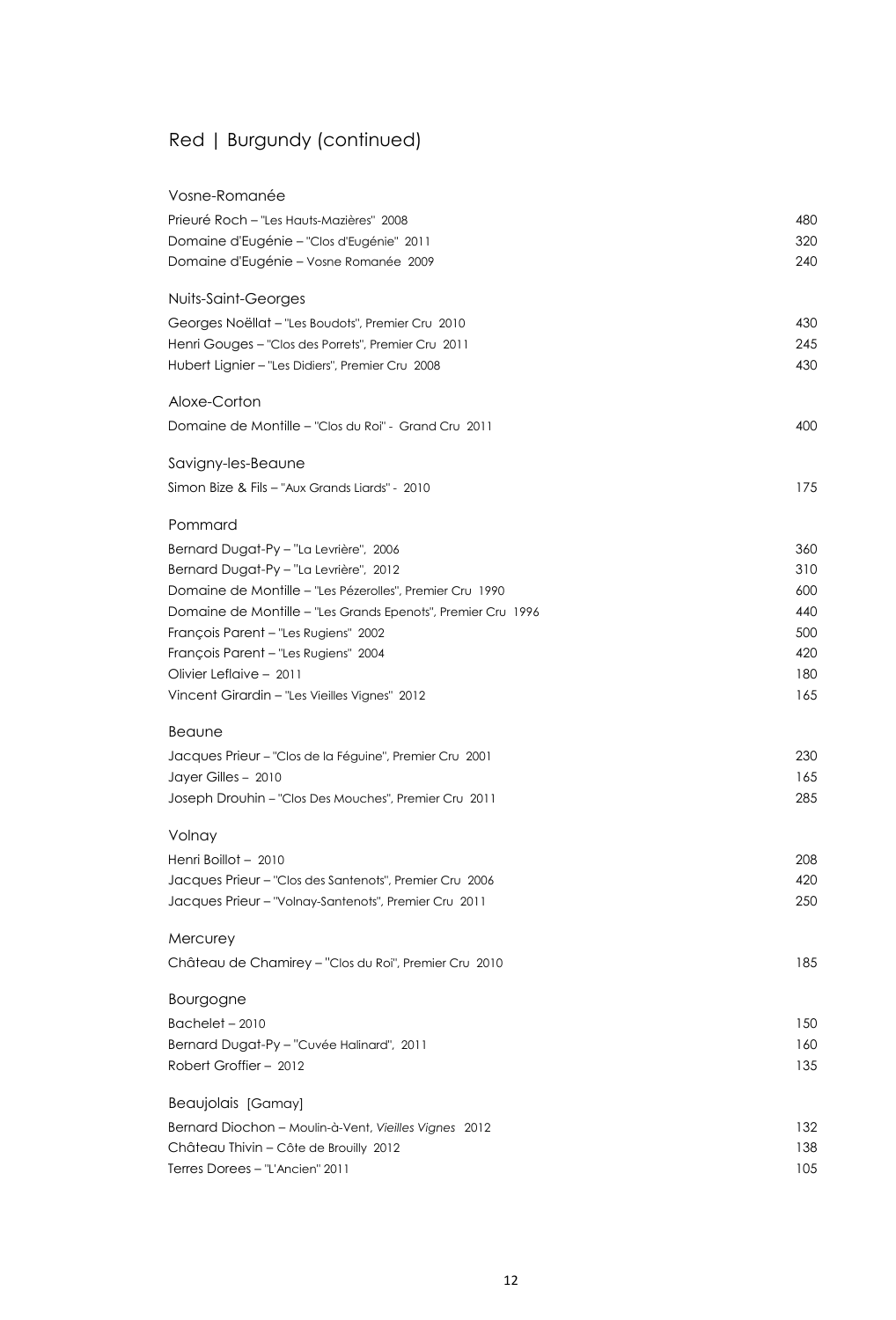# Red | Italy

| <b>Barolo</b>                                          |      |
|--------------------------------------------------------|------|
| Brovia - "Villero" 2008                                | 275  |
| Corino – 2009                                          | 152  |
| Fratelli Alessandria - "San Lorenzo" 2008              | 220  |
| G.D. Vajra - "Albe" 2009                               | 155  |
| Giacomo Conterno - "Monfortino" 1999 [1500ml]          | 2900 |
| Luigi Scavino - "Azelia" 2009                          | 168  |
| Mascarello - "Monprivato" 2009                         | 410  |
| Mascarello - "Villero" 2008                            | 330  |
| Paolo Scavino - "Bric Dël Fiasc" 2005                  | 375  |
| Paolo Scavino - "Cannubi" 2005                         | 305  |
| Paolo Scavino - "Rocche dell'Annunziata", Riserva 2005 | 555  |
| Pecchenino – "San Giuseppe" 2009                       | 168  |
| Gaja - "Costa Russi", Nebbiolo, Langhe 2005            | 1500 |
| Gaja – "Sperss", Nebbiolo, Langhe 1996                 | 1050 |
| Gaja - "Sperss", Nebbiolo, Langhe 1999                 | 930  |
| Gaja - "Sperss", Nebbiolo, Langhe 2000 [375ml]         | 425  |
| <b>Barbaresco</b>                                      |      |
| Adriano Marco e Vittorio - "Basarin" 2010              | 150  |
| Cantine Volpi-2012                                     | 170  |
| Gaja - 2008 [375ml]                                    | 310  |
| Giacomo Ascheri - 2010                                 | 185  |
| Giuseppe Cortese - "Rabaja" 1998                       | 228  |
| Giuseppe Cortese - "Rabaja", Riserva 1996              | 315  |
| Giuseppe Cortese - "Rabaja", Riserva 1999              | 275  |
| La Spinetta - "Bordini" 2008 [375ml]                   | 150  |
| Pio Cesare - 2011                                      | 190  |
| Produtorri di Barbaresco - 2010                        | 130  |
| Roagna - "Crichet Pajé" 1978                           | 1800 |
| Other Piedmont                                         |      |
| La Spinetta - "La Gallina", Barbera d'Alba 2011        | 210  |

| La spirienta – La Gallina , Barbera a Alba - 2011                    | <b>7</b> I U |
|----------------------------------------------------------------------|--------------|
| Giacamo Bologna – Braida "Ai Suma", Barbera d'Asti 2007              | 250          |
| Giacamo Bologna – Braida "Bricco de Uccell'one", Barbera d'Asti 2008 | 220          |
| Giuseppe Cortese – "Morassina", Barbera d'Alba 2012                  | 118          |
| Giuseppe Cortese – Dolcetto d'Alba 2013                              | 90.          |
| Sperino – Lessona, Nebbiolo 2009                                     | 210          |

#### Veneto

| Dal Forno Romano – Valpolicella Superiore 2006                        | 350  |
|-----------------------------------------------------------------------|------|
| Fattoria Garbole – "Hatteso", Amarone della Valpolicella Riserva 2008 | 270  |
| Pra' - Amarone della Valpolicella 2009                                | 200  |
| Quintarelli – Amarone della Valpolicella 2003                         | 1225 |
| Zýmē - "Kairos", Corvina Blend 2006                                   | 425  |
| Zýmē – Amarone della Valpolicella 2007                                | 480  |
| Zýmē - Riserva "La Mattonara", Amarone della Valpolicella 2001        | 870  |
| Zýmē – Riserva "La Mattonara", Amarone della Valpolicella 2003        | 820  |
| Zýmē – Valpolicella 2011                                              | 145  |
| Trentino-Alto Adige                                                   |      |

| Foradori – "Sgarzon", Teroldego, Dolomiti 2010                          | 158  |
|-------------------------------------------------------------------------|------|
| St. Michael-Eppan - "Sanct Valentin", Lagrein, Südtirol-Alto Adige 2007 | l 65 |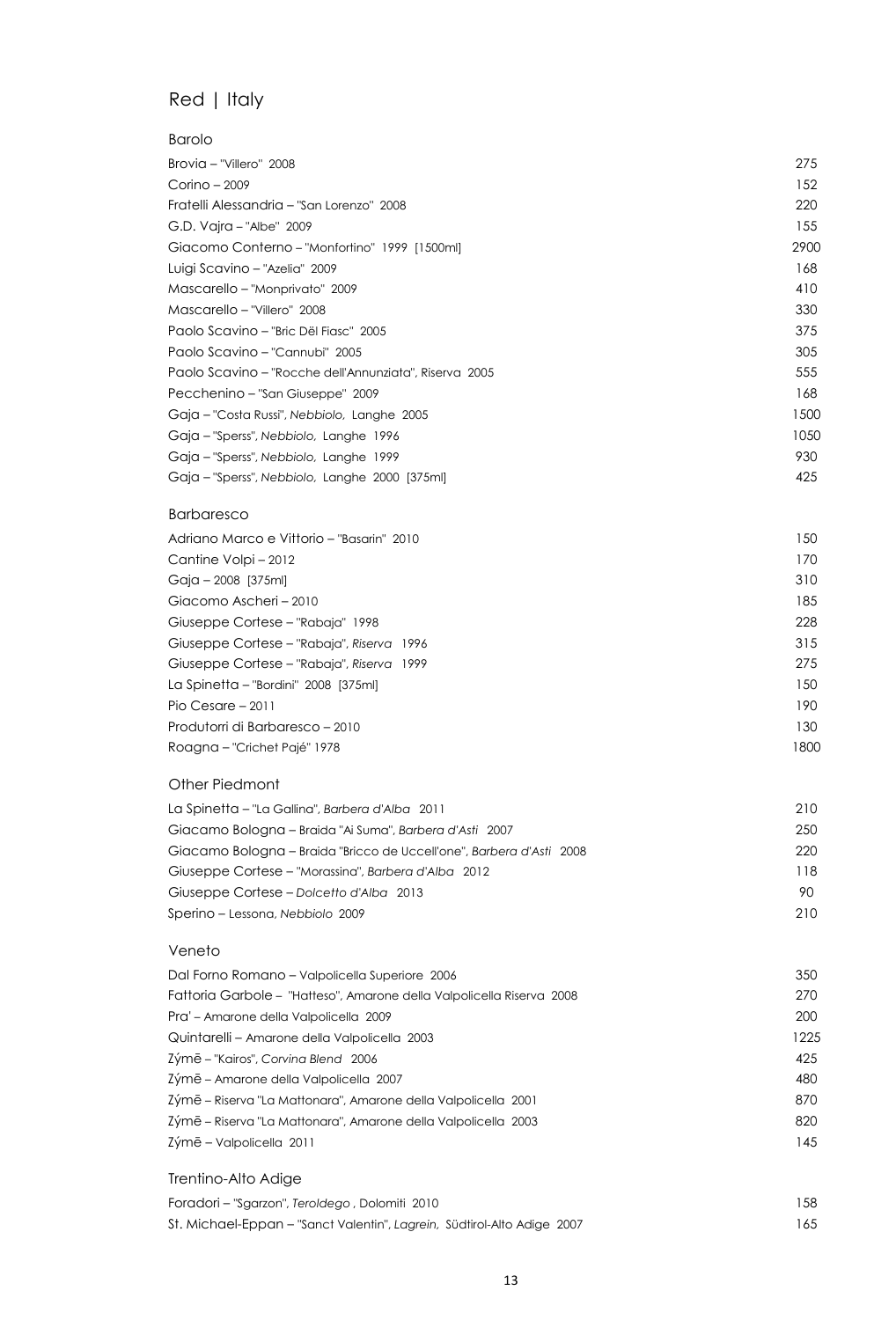# Red | Italy (Continued)

#### **Chianti**

| Castellare di Castellina – Chianti Classico 2013                      | 125 |
|-----------------------------------------------------------------------|-----|
| Fèlsina – "Colonia", Chianti Classico Riserva  2007                   | 335 |
| Il Molino di Grace - Chianti Classico 2012                            | 120 |
| Isole e Olena – Chianti Classico 2012                                 | 115 |
| Montenidoli – "Il Garrulo", Chianti Colli Senesi 2012                 | 170 |
| Querciabella – Chianti Classico 2011                                  | 155 |
| Vignamaggio – "Castello di Monna Lisa", Chianti Classico Riserva 2009 | 170 |
| Villa Cerna – Chianti Classico  2012                                  | 135 |
| Villa Cerna – Chianti Classico Riserva 2011                           | 170 |
| Montalcino                                                            |     |
| Argiano - Brunello di Montalcino 2005                                 | 220 |
| Biondi-Santi – Brunello di Montalcino 2007                            | 400 |
|                                                                       |     |

| Biondi-Santi – Brunello di Montalcino Riserva 1995 | 2000 |
|----------------------------------------------------|------|
| Biondi-Santi – Rosso di Montalcino 2011            | 220  |
| Collemattoni – Brunello di Montalcino 2007         | 200  |
| Fuligni - Brunello di Montalcino Riserva 2007      | 320  |
| Il Palazzone – Brunello di Montalcino 2009         | 230  |
| Poggio Antico – Brunello di Montalcino 2009        | 255  |
| Valdicava - Brunello di Montalcino 1997            | 490  |
|                                                    |      |

#### Other Tuscany

| Antinori – "Solaia", Cabernet Sauvignon/Sangiovese 2008                              | 600  |
|--------------------------------------------------------------------------------------|------|
| Antinori - "Tignanello", Sangiovese/Cabernet Sauvignon 1997                          | 660  |
| Castello dei Rampolla – "Sammarco", Cabernet Sauvignon/Sangiovese 1998               | 400  |
| Fonterutoli - "Siepi", Sangiovese/Merlot, Castellina, Chianti 2006                   | 378  |
| Fontodi - "Flaccianello della Pieve", Sangiovese, Panzano, Chianti 2005              | 425  |
| Isole e Olena – "Collezione De Marchi", Syrah 2007                                   | 185  |
| Montevertine - "Le Pergole Torte", Sangiovese, Radda, Chianti 2008                   | 300  |
| Sassicaia - Tenuta San Guido, Cabernet Sauvignon 1997                                | 1350 |
| Sassicaia – Tenuta San Guido, Cabernet Sauvignon 2006                                | 720  |
| Tenuta Dell'Ornellaia - "Masseto", Merlot, Bolgheri 1998                             | 2500 |
| Tenuta Dell'Ornellaia - "Masseto", Merlot, Bolgheri 2001 [1500ml]                    | 8100 |
| Tenuta Dell'Ornellaia - "25th Anniversary", Cabernet Sauvignon/Merlot, Bolgheri 2010 | 745  |
| Tenuta Sette Ponti - "Oreno", Merlot/Cabernet Sauvignon 2010                         | 240  |
| Campania                                                                             |      |
| Feudi di San Gregorio - "Piano di Montevergine", Aglianico, Taurasi Riserva 2008     | 210  |
| Umbria                                                                               |      |
| Paolo e Noemia d'Amico - "Atlante", Cabernet Franc 2005                              | 150  |
| Villa Mongalli - "Pozzo del Curato", Sagrantino, Montefalco 2005                     | 170  |
| Villa Mongalli - "Le Grazie", Sagrantino, Montefalco 2008                            | 112  |
| Sicily                                                                               |      |
| Firriato – "Harmonium", Nero d'Avola 2010                                            | 190  |
| Girolamo Russo - Nerello Cappuccio/Mascalese, Etna Rosso A'Rina 2013                 | 150  |
|                                                                                      |      |

#### Sardinia

Punica - "Barrua", Carignano, Isola dei Nuraghi, Santadi 2010 **120 anni 2010** 148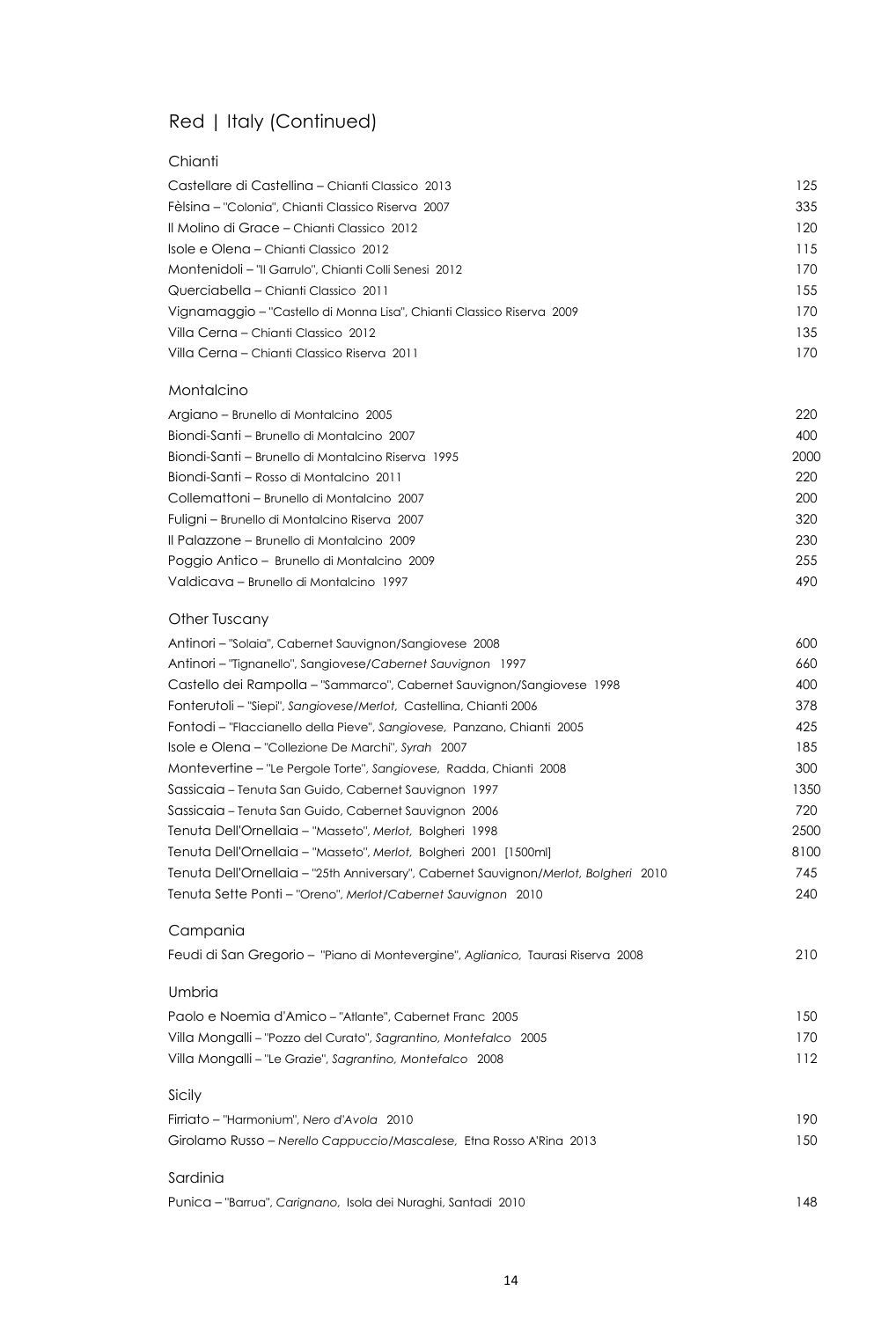### Red | Spain

| Rioja                                                                                                           |            |
|-----------------------------------------------------------------------------------------------------------------|------------|
| Artadi - "Viñas de Gain" 2013                                                                                   | 170        |
| Granja Remelluri - Gran Reserva 2009                                                                            | 240        |
| Telmo Rodríguez - "Altos de Lanzaga" 2006                                                                       | 330        |
| Telmo Rodríguez - "Lanzaga" 2009                                                                                | 155        |
| Telmo Rodríguez - "Las Beatas" 2012                                                                             | 550        |
| La Rioja Alta - "Viña Ardanza" Reserva 2005                                                                     | 165        |
| La Rioja Alta - "904" Gran Reserva 2001                                                                         | 300        |
| El Puntido $-2006$                                                                                              | 220        |
| Marqués de Murrieta - Gran Reserva 2007                                                                         | 170        |
| Marqués de Murrieta - "Castillo De Ygay" Gran Reserva Especial 2005                                             | 265        |
| Marqués de Murrieta – "Dalmau" 2009                                                                             | 275        |
| Muga - "Prado Enea", Gran Reserva 2006                                                                          | 215        |
| San Vicente - 2007                                                                                              | 200        |
| Sierra Cantabria - "Amancio" 2007                                                                               | 380        |
| Sierra Cantabria - "Colección Privada" 2009                                                                     | 185        |
| Sierra Cantabria - "El Bosque" 2008                                                                             | 380        |
| Ribera del Duero                                                                                                |            |
| Condado de Haza - Crianza 2011<br>Dominio de Atauta - "La Mala" 2009                                            | 122<br>400 |
| Hacienda Monasterio - 2011                                                                                      | 195        |
| La Horra - "Corimbo l" 2009                                                                                     | 225        |
| Pago de los Capellanes - "El Nogal" 2009                                                                        | 245        |
| Pingus $-1995$                                                                                                  | 3500       |
| Vega Sicilia - "Unico" 1998                                                                                     | 1915       |
|                                                                                                                 |            |
| Priorat                                                                                                         |            |
| Alvaro Palacios - "Finca Dofí" 2010                                                                             | 262        |
| Cims de Porrera – "Classic" 1999                                                                                | 275        |
| Ferrer Bobet - 2011                                                                                             | 205        |
| Bierzo                                                                                                          |            |
| Descendientes de J. Palacios - "Villa de Corullón" 2007                                                         | 230        |
| Raúl Pérez - "El Rapolao" 2012                                                                                  | 152        |
| Raúl Pérez - "Ultreia" 2010                                                                                     | 235        |
| Toro                                                                                                            |            |
| Matsu - "El Viejo" 2012                                                                                         | 185        |
| Numanthia - Tinta de Toro 2008                                                                                  | 225        |
| San Román - Tinta de Toro 2011                                                                                  | 170        |
| Castilla y León                                                                                                 |            |
| Abadia Retuerta - "Pago Garduña", Syrah, Sardon del Duero 2004                                                  | 330        |
| Comando G - "Tumba Del Rey Moro", Garnacha 2012                                                                 | 275        |
| Mauro - "Mauro VS", Tinto Fino 2010                                                                             | 275        |
| Telmo Rodríguez - "Pegaso Granito", Garnacha 2009                                                               | 170        |
| Raúl Pérez - "Rara Avis", Prieto Picudo 2010                                                                    | 210        |
| Other                                                                                                           |            |
| 4 Kilos - Callet, Mallorca 2013                                                                                 | 195        |
| Alto Moncayo - "Aguilon", Garnacha, Campo de Borja 2008                                                         | 475<br>185 |
| Bernabeleva – "Viña Bonita", Garnacha, Madrid 2011<br>Domenèch - "Furvus", Garnacha Peluda/Merlot, Monsant 2009 | 140        |
| Dominio do Bibei - "La Cima", Mencía, Ribeira Sacra 2010                                                        | 200        |
| Mustiguillo - "Quincha Corral", Bobal, Valencia 2011                                                            | 292        |
|                                                                                                                 |            |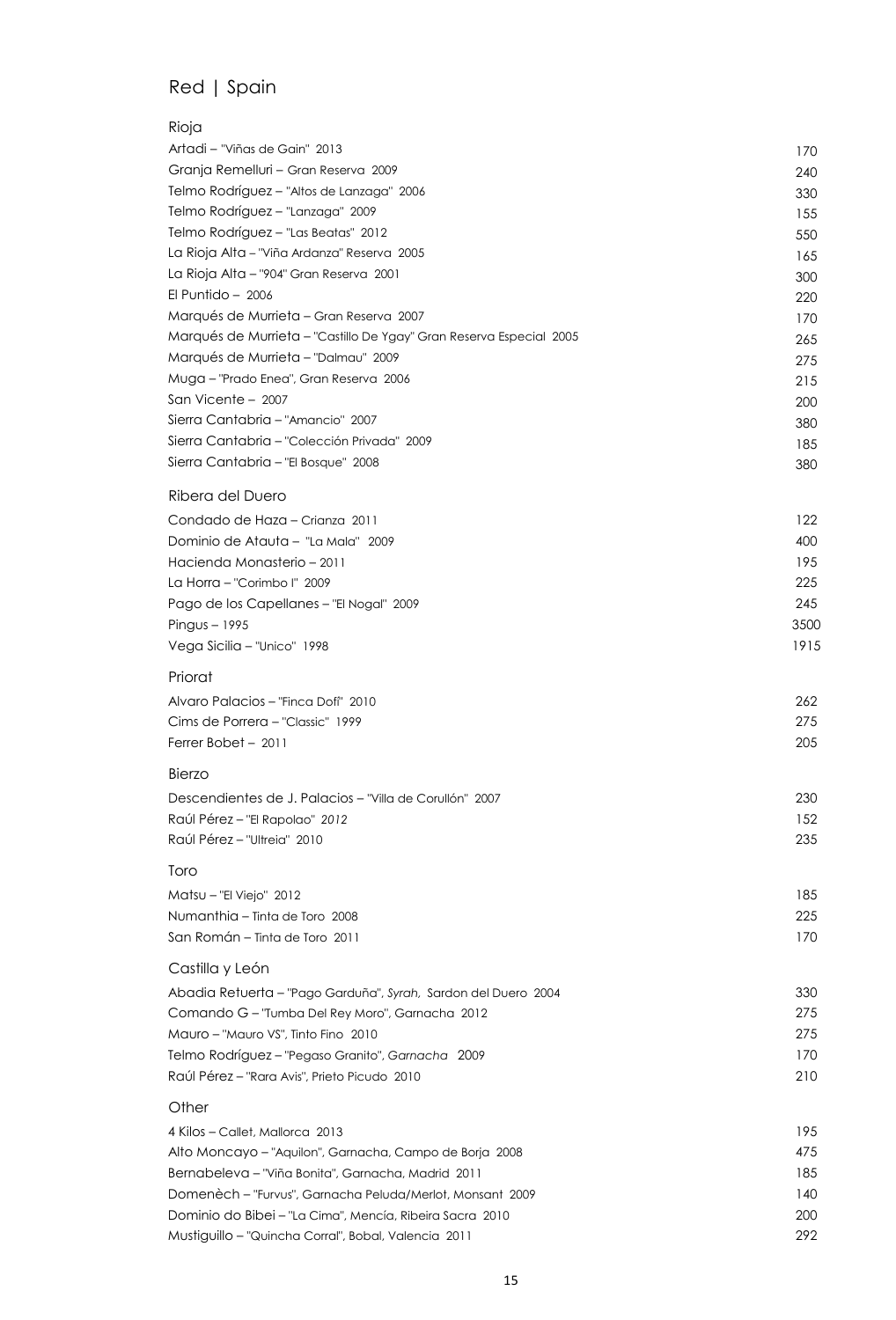### Red | Rhône Valley

#### Côte-Rôtie

| E. Guigal – Côte-Rôtie "Brune et Blonde" 2009          | 250  |
|--------------------------------------------------------|------|
| E. Guigal – Côte-Rôtie "Brune et Blonde" 2007 [1500ml] | 390  |
| E. Guigal - "La Mouline" 1998                          | 1575 |
| E. Guigal - "La Turque" 1998                           | 1675 |
| E. Guigal - "La Turque" 2003                           | 3200 |
| Eric Texier - Vieilles Vignes 2012                     | 200  |
| Jean-Michel Stephan - "Côteaux de Bassenon", 2007      | 320  |
| Jean-Michel Stephan - "Côteaux de Bassenon", 2009      | 305  |
| Jean-Paul et Jean-Luc Jamet - 1999                     | 680  |
| Jean-Paul et Jean-Luc Jamet - 2007                     | 330  |
| Jean-Paul et Jean-Luc Jamet - 2009                     | 375  |
| Michel et Stéphan Ogier - "La Belle Hélène" 2004       | 420  |
| Michel et Stéphan Ogier - "Lancement" 2005             | 650  |
| Rene Rostaing - "Côte Blonde" 1999                     | 1200 |
| Rene Rostaing – "Côte Blonde" 2009                     | 400  |
| Yves Cuilleron - "Madinière" 2012                      | 250  |
| Yves et Mathilde Gangloff - "La Barbarine" 2010        | 295  |
| St. Joseph                                             |      |
| Yves Cuilleron - "Les Pierres Sèches" 2012 [1500ml]    | 290  |
| Hermitage                                              |      |
| E. Guigal - "Ex Voto" 2005                             | 920  |
| Ferraton - "Les Miaux" 2009                            | 220  |
| Ferraton - "Les Dionnieres" 2009 [1500ml]              | 570  |
| Jean-Louis Chave - 1990                                | 2300 |
| Cornas                                                 |      |
| Courbis - "Champelrose" 2009                           | 228  |
| Jean-Luc Colombo - "Les Terres Brûlées" 2008           | 220  |
| Auguste Clape - "Renaissance" 2004                     | 230  |
| Châteauneuf-du-Pâpe                                    |      |
| Bonneau - "Cuvée Speciale" 1998                        | 1750 |
| Château de Beaucastel - 1990                           | 900  |
| Château de Beaucastel - 2004 [375ml]                   | 240  |
| Château de la Font du Loup - 2012                      | 135  |
| Château Rayas – 1999                                   | 1300 |
| Château Simian - 2010                                  | 148  |
| Clos du Papes - 2005 [375ml]                           | 255  |
| $Clos St. Jean - 2011$                                 | 165  |
| Clos St. Jean - "Deus-Ex Machina" 2004                 | 500  |
| Domaine de la Janasse – Vieilles Vignes 2007           | 1000 |
| Domaine de la Vieille Julienne - 2009                  | 200  |
| Domaine du Pegau - "Cuvée Réservée" 2011               | 170  |
| Famille Perrin - "Les Chapouins", Vieilles Vignes 2006 | 243  |
| Vieux Télégraphe - "La Crau" 2011                      | 235  |
| Southern Rhône                                         |      |
| Domaine Charvin – Côtes-du-Rhone 2012                  | 100  |
| Domaine de Pergaud - "Brézème", Vieille Serine 2009    | 125  |
| Domaine du Trapadis - "Cairanne", Côtes-du-Rhone 2013  | 100  |

Sang de Cailloux - "Lopy", Vacqueyras 2009 152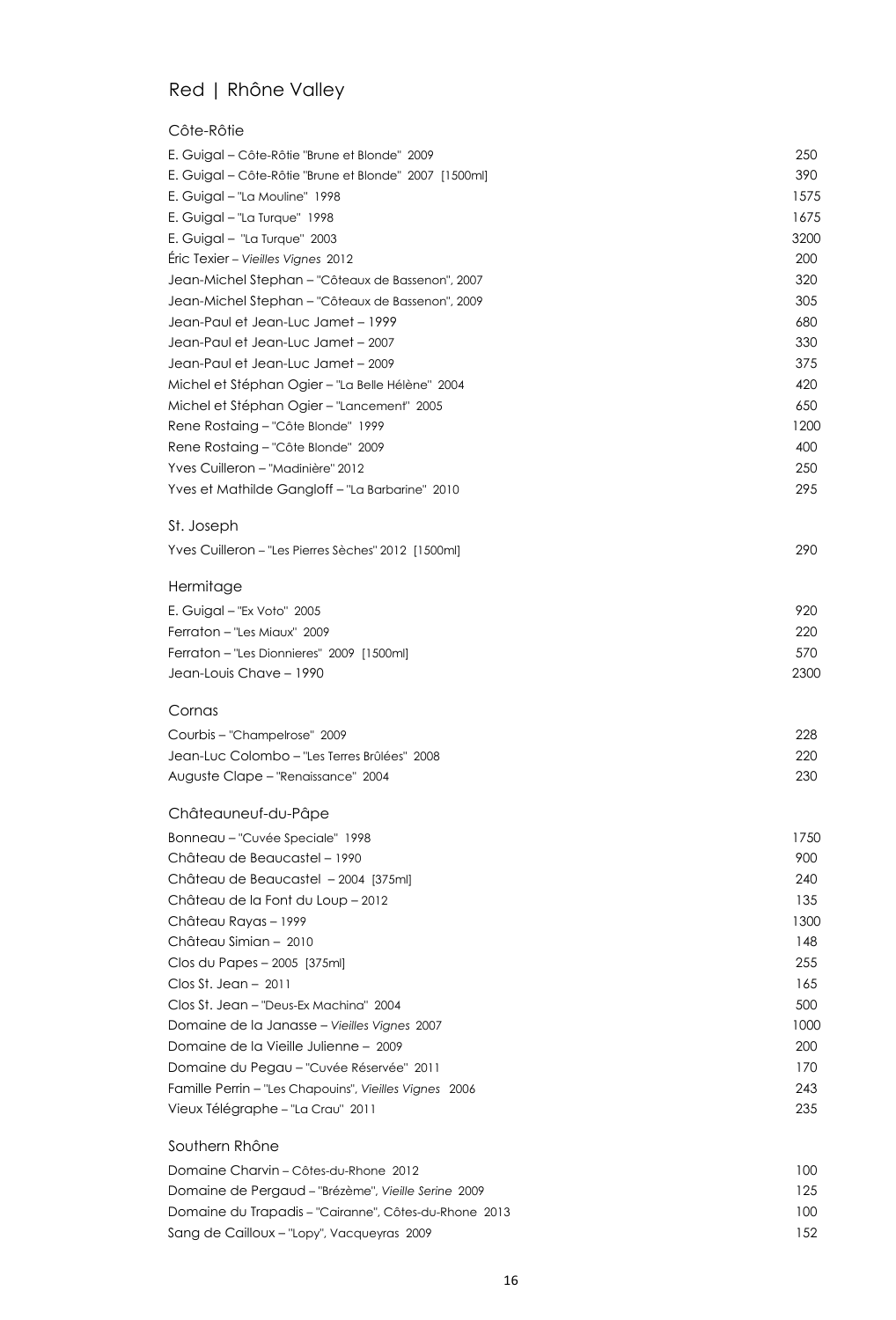### Other Red Varieties | France

#### Languedoc-Roussillon

| Clos des Fées - "De Battre Mon Coeur s'est Arrêté", Syrah, Coteaux du Roussillon 2012        | 180 |
|----------------------------------------------------------------------------------------------|-----|
| Domaine de Peyre Rose - "Marlène Nº 3", Grenache/Syrah, Coteaux du Languedoc 2003            | 305 |
| Roc d'Anglade - Vin de Pays du Gard' 2009 [1500ml]                                           | 360 |
| Mas de Daumas Gassac - Vin de Pays de L'hérault, Cabernet Sauvignon 2007                     | 185 |
| Loire Valley                                                                                 |     |
| Catherine et Pierre Breton - "Les Galichets Trinch", Bourgueil, Cabernet Franc 2011          | 100 |
| Catherine et Pierre Breton - "Les Perrières", Bourgueil, Cabernet Franc 2009                 | 166 |
| Charles Joguet - Chinon "Clos du Chêne Vert", Cabernet Franc 2007                            | 182 |
| Provence                                                                                     |     |
| Domaine de Trévallon – "Les Baux", Cabernet Sauvignon/Syrah , Coteaux d'Aix-en-Provence 1990 | 900 |
| Domaine Richeaume - "Les Terrasses", Syrah, Côtes de Provence 2006                           | 270 |
| Domaine Tempier - Mourvèdre, Bandol 2011                                                     | 190 |
| Tardieu - Laurent - Mourvèdre, Bandol 2004                                                   | 185 |
| Red   Portugal                                                                               |     |
| Niepport - "Batuta", Touriga Franca/Tinto Roriz, Douro 2010                                  | 265 |
| Red   Austria                                                                                |     |
|                                                                                              |     |
| Johanneshof Reinisch - "Frauenfeld", Saint Laurent, Tattendorf 2008                          | 130 |
| Johanneshof Reinisch - "Holzspur", Saint Laurent, Tattendorf 2006                            | 200 |
| Juris – "Tricata", Blaufränkisch, Lake Neusiedl, Burgenland 2006                             | 200 |
| Schiefer - "Reihburg", Blaufränkisch, Burgenland 2008                                        | 200 |
| Weninger - "Dürrau", Blaufränkisch, Burgenland 2006                                          | 210 |
| Red   Southern Hemisphere                                                                    |     |
| Argentina                                                                                    |     |
| Alta Vista – "Alto", Malbec, Mendoza 2006                                                    | 260 |
| Escorihuela Gascón - Malbec, Mendoza 2013                                                    | 145 |
| Catena Alta - Cabernet Sauvignon, Mendoza 2007                                               | 185 |
| Cheval des Andes - Malbec Blend, Mendoza 2009                                                | 285 |
| Luca - Malbec, Mendoza 2013                                                                  | 135 |
| Chile                                                                                        |     |
| El Principal – "Andetelmo", Cabernet Sauvignon/Carmenère, Maipo Valley 2007 [1500ml]         | 345 |
| Odfjell - "Orzada", Carmenère, Maipo Valley 2006                                             | 125 |
| Santa Helena – "Notas de Guarda", Carmenère, Andes 2002                                      | 165 |
| South Africa                                                                                 |     |
| Normandie – "Eisen & Viljoen", Cabernet Sauvignon Blend, Franschhoek Valley, Paarl 2010      | 325 |
| Kanonkop - Pinotage, Stellenbosch 2013                                                       | 128 |
| Rust en Vrede - "Estate Vineyards", Shiraz, Stellenbosch 2012                                | 155 |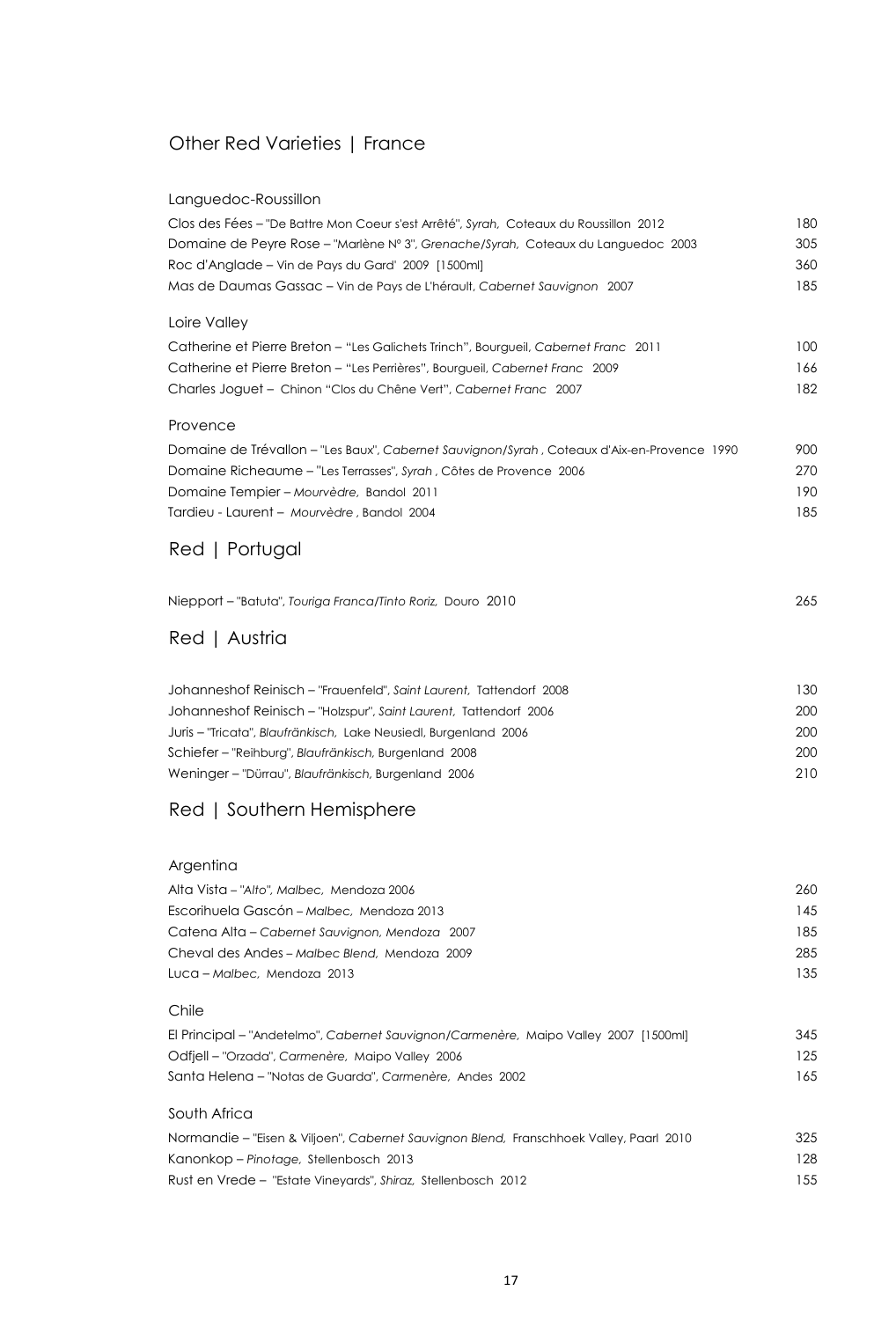### Red | Australia

#### Shiraz

| Best's - "Bin No. 0", Great Western 2006                     | 265  |
|--------------------------------------------------------------|------|
| Elderton - "Command", Barossa Valley 2008                    | 415  |
| E&E - "Black Pepper", Barossa Valley 2003                    | 415  |
| Giaconda - "Warner Vineyard", Victoria 2006                  | 315  |
| Glaetzer - "AMON-Ra", Barossa Valley 2012                    | 295  |
| Greenock - "Alices Block", Barossa Valley 2003               | 275  |
| Greenock - "Alices Block", Barossa Valley 2005               | 255  |
| Greenock - "Apricot Block", Barossa Valley 2005              | 275  |
| Henschke - "Euphonium", Keyneton Estate, Barossa Valley 2010 | 220  |
| Henschke - "Hill of Grace", Eden Valley 2008                 | 1600 |
| Henschke - "Hill of Roses", Eden Valley 2008                 | 1000 |
| Henschke - Keyneton Estate, Barossa Valley 2002              | 360  |
| Henschke - "Mount Edelstone", Eden Valley 2010               | 420  |
| Jamsheed - Moonambel, Victoria 2012                          | 178  |
| Jamsheed - "Garden Gully", Great Western 2013                | 185  |
| Jim Barry - "The Armagh", Clare Valley 2009                  | 515  |
| John Duval - "Entity", Barossa Valley 2012                   | 165  |
| Joseph - "Angel Gully", Clarendon 2009                       | 185  |
| Kaesler - "The Bogan", Barossa Valley 2013                   | 190  |
| Penfolds - "Grange", South Australia 2008                    | 1350 |
| Punt Road - "Napoleone Vineyard", Yarra Valley 2013          | 120  |
| Shaw + Smith - Adelaide Hills 2012                           | 140  |
| Torbreck - "Descendant", Barossa Valley 2008                 | 425  |
| Torbreck - "Run Rig", Barossa Valley 2003 [1500ml]           | 1725 |
| Torbreck - "The Factor", Barossa Valley 2001 [1500ml]        | 1375 |
| Torbreck - "The Factor", Barossa Valley 2007 [1500ml]        | 885  |
| Torbreck - "The Laird", Barossa Valley 2005                  | 2300 |
| Torbreck - "The Struie", Barossa Valley 2012                 | 210  |
| Wynns - "Michael", Coonawarra 2004                           | 320  |
| Yarra Yering - "Underhill", Yarra Valley 2009                | 248  |

#### Cabernet Sauvignon & Blends

| Elderton - "Ode to Lorraine", Cabernet Sauvignon/Shiraz, Barossa Valley 2006 | 235 |
|------------------------------------------------------------------------------|-----|
| Jim Barry – "First XI", Coonawarra 2010                                      | 210 |
| Joseph - "Moda", Cabernet Sauvignon/Merlot, McLaren Vale 2011                | 200 |
| Kerrigan + Berry - Mt. Barker/Margaret River 2010                            | 215 |
| Moss Wood – Margaret River, Western Australia 2001                           | 470 |
| Peccavi – Margaret River, Western Australia 2012                             | 140 |
| Schild - Barossa Valley 2013                                                 | 120 |
| Stella Bella – "Serie Luminosa", Margaret River 2011                         | 200 |
| Wynns - "John Riddoch", Coonawarra 2006                                      | 348 |
| Yalumba – "The Menzies", Coonawarra 2012                                     | 175 |
| Yarra Yering - "Dry Red Wine No. 1", Yarra Valley 2008                       | 240 |

#### Grenache & Blends

| Arlequin – "GSM", Barossa Valley 2009      | 115 |
|--------------------------------------------|-----|
| Clarendon Hills - Clarendon 2009           | 260 |
| Yangarra – "High Sands", McLaren Vale 2006 | 278 |

#### Other Red Varieties

Tatachilla – *Merlot* , McLaren Vale 2004 130 Torbreck – "The Pict", *Mataró*, Barossa Valley 2004 **545**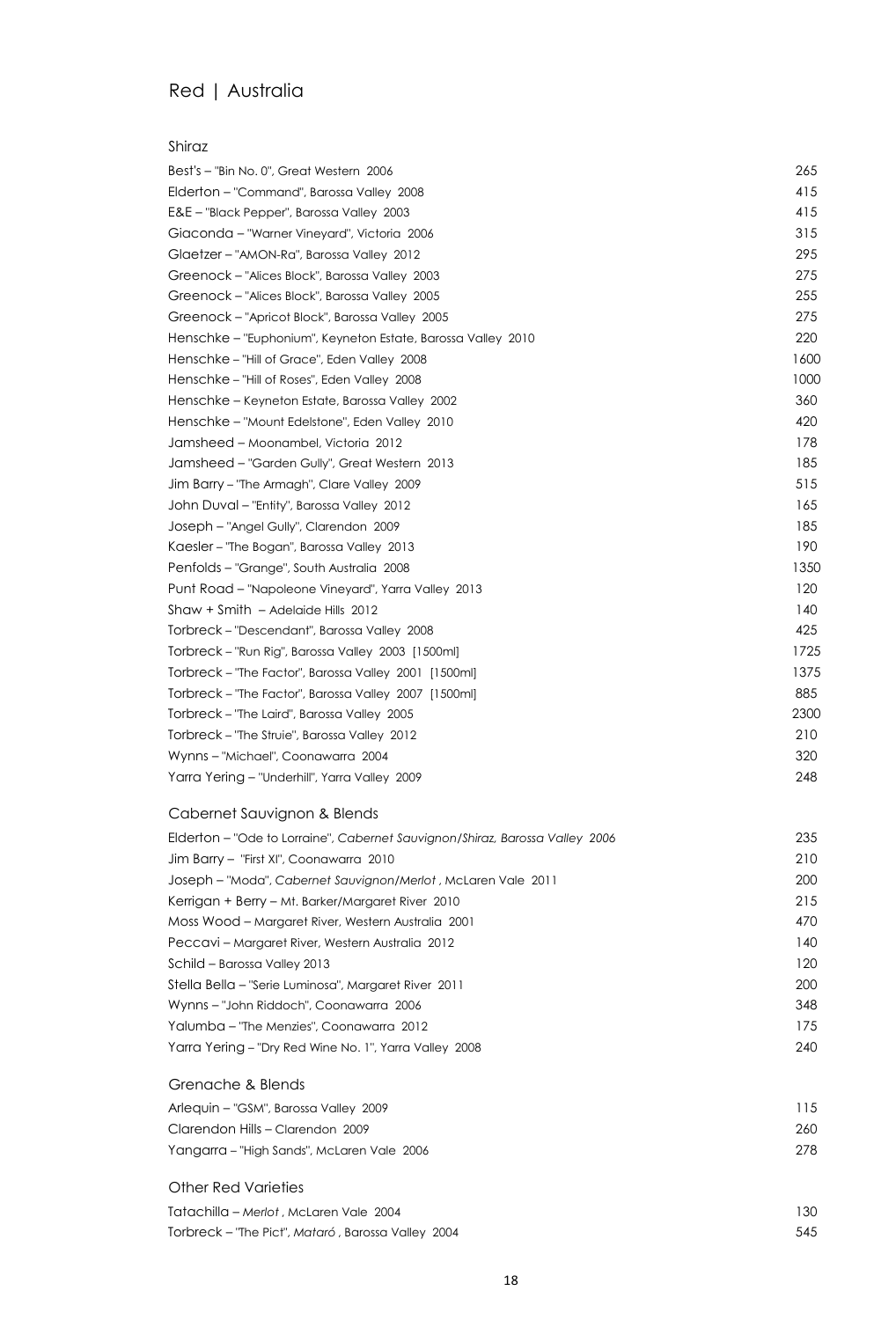### Syrah | United States

#### Oregon

| Fausse Piste – "Garde Manger", Columbia Valley 2012          | 135 |
|--------------------------------------------------------------|-----|
| Fausse Piste – "Les Vignes de Marcoux", Columbia Valley 2010 | 155 |

#### California

| Alban - "Patrina", Edna Valley 2011                                    | 160 |
|------------------------------------------------------------------------|-----|
| Alban - "Reva", Edna Valley 2007                                       | 550 |
| Bonaccorsi - "Larner", Santa Ynez Valley 2010                          | 158 |
| Colgin - "IX Estate", Napa Valley 2006                                 | 535 |
| Copain - "Halcon", Yorkville Highlands, Mendocino 2008                 | 192 |
| Dierberg – Santa Ynez Valley 2007                                      | 185 |
| Edmunds St. John – "Bassetti Vineyard", San Luis Obispo County 2005    | 230 |
| Edmunds St. John - "Fenaughty Vineyard", El Dorado County 2011         | 132 |
| Novy - Sonoma County 2010                                              | 128 |
| Qupé – "Bien Nacido Hillside Estate", Santa Maria Valley 2009          | 135 |
| Qupé – "Bien Nacido Hillside Estate", Santa Maria Valley 2010 [1500ml] | 270 |
|                                                                        |     |

### Merlot | United States

| Broadside – "Margarita Vineyard", Paso Robles, California 2011                 | 120  |
|--------------------------------------------------------------------------------|------|
| Leonetti – Walla Walla Valley, Washington 2008                                 | 255  |
| L'Ecole - "Seven Hills Vineyard", Walla Walla Valley, Washington 2001 [1500ml] | 380  |
| Matthiasson – "Red Hen Vineyard", Napa Valley, California 2011                 | 250  |
| Shafer – Napa Valley, California 2012                                          | 210  |
| Swanson – Napa Valley, California 2012                                         | 1.50 |

### Zinfandel | United States

| Chateau Montelena – Calistoga, Napa Valley 2011                           | 170 |
|---------------------------------------------------------------------------|-----|
| Dashe – Dry Creek Valley, California 2012                                 | 122 |
| Gann – Zinfandel, Alexander Valley, Sonoma County, California 2007        | 135 |
| Ridge – "Geyserville", Zinfandel/Carignane Blend, Sonoma, California 2012 | 165 |
| Ridge - "Geyserville", Zinfandel/Carignane, Sonoma County 2010 [375ml]    | 90. |
| Tobin James – "Ballistic", Paso Robles 2011                               | 125 |

### Other Red Varieties | United States

| Amuse Bouche - Merlot/Cabernet Franc, Napa Valley, California 2009                              | 850 |
|-------------------------------------------------------------------------------------------------|-----|
| A Tribute to Grace - Grenache, Santa Barbara, California 2011                                   | 130 |
| Broc Cellars - "Dry Stack Vineyard", Grenache, Bennett Valley, California 2007                  | 135 |
| Dragonette – Grenache, Santa Barbara, California 2011                                           | 140 |
| La Jota – Cabernet Franc, Howell Mountain 2005                                                  | 350 |
| Linne Calodo – "Martyr", Mourvèdre/Syrah Blend, Paso Robles, California 2010                    | 475 |
| Linne Calodo - "Overthinker", Grenache/Syrah, Paso Robles, California 2010                      | 390 |
| Ridge - "Lytton Estate", Petit Sirah, Sonoma, California 2012                                   | 150 |
| Tablas Creek - "Esprit de Beaucastel", Mourvèdre/Syrah Blend, Paso Robles, California, USA 2006 | 195 |
| Wind Gap - Old Vine Grenache, Sonoma County, California 2011                                    | 140 |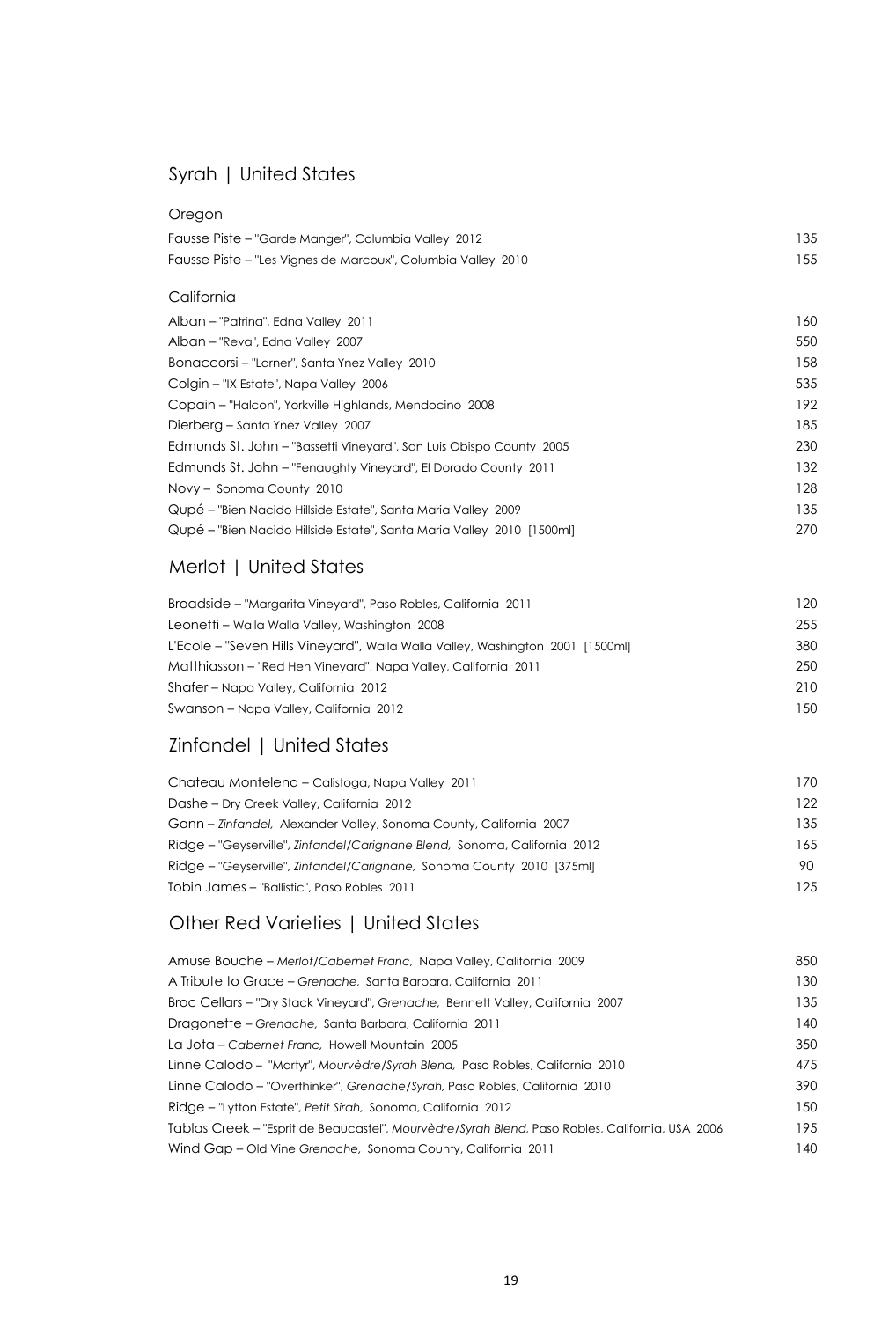# Cabernet Sauvignon & Blends | USA

| Washington                                                  |      |
|-------------------------------------------------------------|------|
| Leonetti - Walla Walla Valley 2012                          | 305  |
| L'Ecole – Walla Walla Valley 2005 [1500ml]                  | 380  |
| Quilceda Creek - Columbia Valley 2003                       | 940  |
| Quilceda Creek - Columbia Valley 2006                       | 675  |
| Quilceda Creek - Columbia Valley 2007                       | 695  |
| Sonoma   California                                         |      |
| Chateau St. Jean - "Cinq Cépage" 2009                       | 355  |
| Kamen - Sonoma County 2010                                  | 300  |
| St. Francis - Sonoma County 2012                            | 122  |
| Central Coast   California                                  |      |
| Broadside - "Margarita Vineyard", Paso Robles 2012          | 130  |
| Justin – "Isosceles", Paso Robles  2011                     | 285  |
| Justin - Paso Robles 2013                                   | 165  |
| Ridge - "Monte Bello", Santa Cruz Mountains 1997 [375ml]    | 415  |
| Ridge - "Monte Bello", Santa Cruz Mountains 1999 [375ml]    | 390  |
| Ridge - "Monte Bello", Santa Cruz Mountains 1999            | 770  |
| Ridge – Santa Cruz Mountains 2011 [375ml]                   | 110  |
| Star Lane - "Astral", Santa Ynez Valley, Santa Barbara 2007 | 325  |
| Napa Valley   California                                    |      |
| Abreu - "Madrona Ranch", St. Helena 2003                    | 1090 |
| Abreu - "Madrona Ranch", St. Helena 2004                    | 1680 |
| Abreu – "Madrona Ranch", St. Helena 2006                    | 1480 |
| Araujo - "Altagracia" 2009                                  | 265  |
| Araujo – "Eisele Vineyard" 2006                             | 785  |
| Arietta - "Variation One" 2007                              | 400  |
| Beringer - "Private Reserve" 2007 [375ml]                   | 215  |
| Cade - Howell Mountain 2010                                 | 420  |
| Cade - Howell Mountain 2011                                 | 400  |
| Cain - "Five" 2004                                          | 425  |
| Caymus - "Special Selection" 1995                           | 818  |
| Caymus - "Special Selection" 2009                           | 450  |
| Caymus - 1997                                               | 375  |
| Clos du Val - 2009 [375ml]                                  | 120  |
| Colgin - "Cariad" 1999                                      | 1400 |
| Colgin - "Cariad" 2004                                      | 1350 |
| Colgin - "Herb Lamb Vineyard" 2004                          | 1100 |
| Colgin - "IX Estate" 2005                                   | 1250 |
| Colgin - "Tychson Hill" 2001                                | 1880 |
| Colgin - "Tychson Hill" 2005                                | 1090 |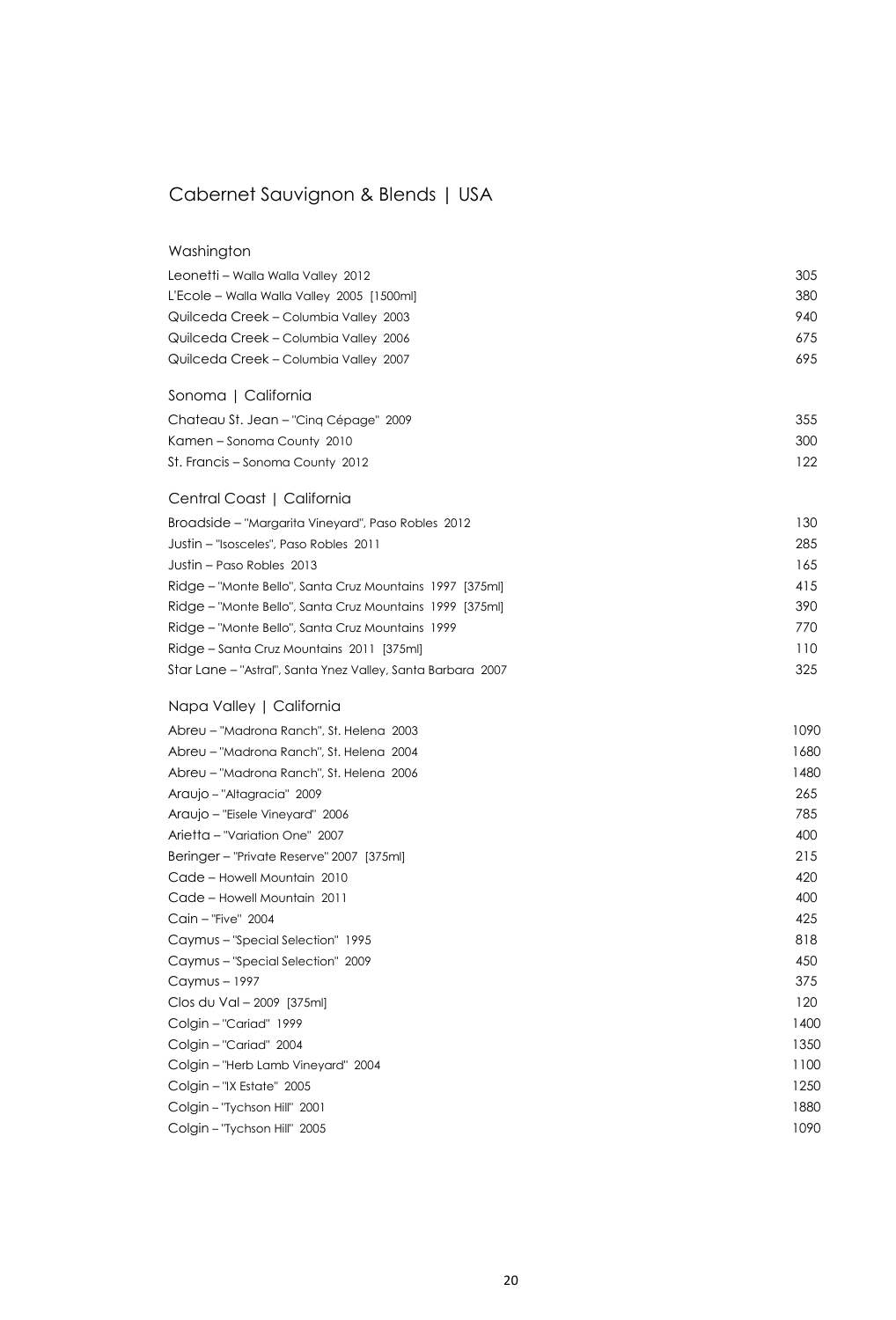# Cabernet Sauvignon & Blends | USA (continued)

Napa Valley | California

| Dalle Valle $-2011$<br>650<br>1630<br>Dalle Valle - "Maya" 1996<br>Darioush - 2011<br>330<br>David Arthur - 2006<br>425<br>David Arthur - "Three Acre" 2012<br>400<br>Diamond Creek - "Gravelly Meadow" 2006<br>600<br>Diamond Creek - "Red Rock Terrace" 2009<br>550<br>525<br>Diamond Creek – "Red Rock Terrace" 2010<br>Diamond Creek - "Volcanic Hill" 2007<br>575<br>Diamond Creek - "Volcanic Hill" 2009<br>550<br>2600<br>Dominus - 1991 [1500ml]<br>1165<br>Futo – Oakville-West 2010<br>1005<br>Grgich Hills - "Yountville Old Vines" 2005<br>255<br>Grgich Hills - 2009<br>715<br>Harlan - "The Maiden" 2008<br>Harlan - 1999<br>2200<br>Harlan $-2003$<br>1850<br>Harlan $-2004$<br>1980<br>Harlan $-2005$<br>2050<br>Harlan - 2006<br>2200<br>560<br>Hourglass - 2004<br>1270<br>Hundred Acre - "Kayli Morgan" 2001<br>1055<br>Hundred Acre - "Kayli Morgan" 2005<br>350<br>Jones $-2007$<br>990<br>Joseph Phelps - "Insignia" 1997<br>350<br>La Jota - Howell Mountain 2009<br>395<br>La Sirena - 2006 |
|---------------------------------------------------------------------------------------------------------------------------------------------------------------------------------------------------------------------------------------------------------------------------------------------------------------------------------------------------------------------------------------------------------------------------------------------------------------------------------------------------------------------------------------------------------------------------------------------------------------------------------------------------------------------------------------------------------------------------------------------------------------------------------------------------------------------------------------------------------------------------------------------------------------------------------------------------------------------------------------------------------------------|
|                                                                                                                                                                                                                                                                                                                                                                                                                                                                                                                                                                                                                                                                                                                                                                                                                                                                                                                                                                                                                     |
|                                                                                                                                                                                                                                                                                                                                                                                                                                                                                                                                                                                                                                                                                                                                                                                                                                                                                                                                                                                                                     |
|                                                                                                                                                                                                                                                                                                                                                                                                                                                                                                                                                                                                                                                                                                                                                                                                                                                                                                                                                                                                                     |
|                                                                                                                                                                                                                                                                                                                                                                                                                                                                                                                                                                                                                                                                                                                                                                                                                                                                                                                                                                                                                     |
|                                                                                                                                                                                                                                                                                                                                                                                                                                                                                                                                                                                                                                                                                                                                                                                                                                                                                                                                                                                                                     |
|                                                                                                                                                                                                                                                                                                                                                                                                                                                                                                                                                                                                                                                                                                                                                                                                                                                                                                                                                                                                                     |
|                                                                                                                                                                                                                                                                                                                                                                                                                                                                                                                                                                                                                                                                                                                                                                                                                                                                                                                                                                                                                     |
|                                                                                                                                                                                                                                                                                                                                                                                                                                                                                                                                                                                                                                                                                                                                                                                                                                                                                                                                                                                                                     |
|                                                                                                                                                                                                                                                                                                                                                                                                                                                                                                                                                                                                                                                                                                                                                                                                                                                                                                                                                                                                                     |
|                                                                                                                                                                                                                                                                                                                                                                                                                                                                                                                                                                                                                                                                                                                                                                                                                                                                                                                                                                                                                     |
|                                                                                                                                                                                                                                                                                                                                                                                                                                                                                                                                                                                                                                                                                                                                                                                                                                                                                                                                                                                                                     |
|                                                                                                                                                                                                                                                                                                                                                                                                                                                                                                                                                                                                                                                                                                                                                                                                                                                                                                                                                                                                                     |
|                                                                                                                                                                                                                                                                                                                                                                                                                                                                                                                                                                                                                                                                                                                                                                                                                                                                                                                                                                                                                     |
|                                                                                                                                                                                                                                                                                                                                                                                                                                                                                                                                                                                                                                                                                                                                                                                                                                                                                                                                                                                                                     |
|                                                                                                                                                                                                                                                                                                                                                                                                                                                                                                                                                                                                                                                                                                                                                                                                                                                                                                                                                                                                                     |
|                                                                                                                                                                                                                                                                                                                                                                                                                                                                                                                                                                                                                                                                                                                                                                                                                                                                                                                                                                                                                     |
|                                                                                                                                                                                                                                                                                                                                                                                                                                                                                                                                                                                                                                                                                                                                                                                                                                                                                                                                                                                                                     |
|                                                                                                                                                                                                                                                                                                                                                                                                                                                                                                                                                                                                                                                                                                                                                                                                                                                                                                                                                                                                                     |
|                                                                                                                                                                                                                                                                                                                                                                                                                                                                                                                                                                                                                                                                                                                                                                                                                                                                                                                                                                                                                     |
|                                                                                                                                                                                                                                                                                                                                                                                                                                                                                                                                                                                                                                                                                                                                                                                                                                                                                                                                                                                                                     |
|                                                                                                                                                                                                                                                                                                                                                                                                                                                                                                                                                                                                                                                                                                                                                                                                                                                                                                                                                                                                                     |
|                                                                                                                                                                                                                                                                                                                                                                                                                                                                                                                                                                                                                                                                                                                                                                                                                                                                                                                                                                                                                     |
|                                                                                                                                                                                                                                                                                                                                                                                                                                                                                                                                                                                                                                                                                                                                                                                                                                                                                                                                                                                                                     |
|                                                                                                                                                                                                                                                                                                                                                                                                                                                                                                                                                                                                                                                                                                                                                                                                                                                                                                                                                                                                                     |
|                                                                                                                                                                                                                                                                                                                                                                                                                                                                                                                                                                                                                                                                                                                                                                                                                                                                                                                                                                                                                     |
|                                                                                                                                                                                                                                                                                                                                                                                                                                                                                                                                                                                                                                                                                                                                                                                                                                                                                                                                                                                                                     |
|                                                                                                                                                                                                                                                                                                                                                                                                                                                                                                                                                                                                                                                                                                                                                                                                                                                                                                                                                                                                                     |
| 1150<br>Levy & McClellan $-2004$                                                                                                                                                                                                                                                                                                                                                                                                                                                                                                                                                                                                                                                                                                                                                                                                                                                                                                                                                                                    |
| 325<br>Lewis Cellars - 2010                                                                                                                                                                                                                                                                                                                                                                                                                                                                                                                                                                                                                                                                                                                                                                                                                                                                                                                                                                                         |
| Lewis Cellars - "Reserve" 2012<br>400                                                                                                                                                                                                                                                                                                                                                                                                                                                                                                                                                                                                                                                                                                                                                                                                                                                                                                                                                                               |
| 2700<br>Merus - 2002 [1500ml]                                                                                                                                                                                                                                                                                                                                                                                                                                                                                                                                                                                                                                                                                                                                                                                                                                                                                                                                                                                       |
| Miner - "The Oracle" 2010<br>725                                                                                                                                                                                                                                                                                                                                                                                                                                                                                                                                                                                                                                                                                                                                                                                                                                                                                                                                                                                    |
| Mondavi   Rothschild - "Opus One" 1994<br>1650                                                                                                                                                                                                                                                                                                                                                                                                                                                                                                                                                                                                                                                                                                                                                                                                                                                                                                                                                                      |
| Mondavi   Rothschild - "Opus One" 1997<br>1550                                                                                                                                                                                                                                                                                                                                                                                                                                                                                                                                                                                                                                                                                                                                                                                                                                                                                                                                                                      |
| Mondavi   Rothschild - "Opus One" 1999<br>1400                                                                                                                                                                                                                                                                                                                                                                                                                                                                                                                                                                                                                                                                                                                                                                                                                                                                                                                                                                      |
| Mondavi   Rothschild - "Opus One" 2002<br>1300                                                                                                                                                                                                                                                                                                                                                                                                                                                                                                                                                                                                                                                                                                                                                                                                                                                                                                                                                                      |
| Mondavi   Rothschild - "Opus One" 2003<br>1230                                                                                                                                                                                                                                                                                                                                                                                                                                                                                                                                                                                                                                                                                                                                                                                                                                                                                                                                                                      |
| Mondavi   Rothschild - "Opus One" 2005<br>1100                                                                                                                                                                                                                                                                                                                                                                                                                                                                                                                                                                                                                                                                                                                                                                                                                                                                                                                                                                      |
| Mondavi   Rothschild - "Opus One" 2006 [375ml]<br>485                                                                                                                                                                                                                                                                                                                                                                                                                                                                                                                                                                                                                                                                                                                                                                                                                                                                                                                                                               |
|                                                                                                                                                                                                                                                                                                                                                                                                                                                                                                                                                                                                                                                                                                                                                                                                                                                                                                                                                                                                                     |
| 1060<br>Mondavi   Rothschild - "Opus One" 2011                                                                                                                                                                                                                                                                                                                                                                                                                                                                                                                                                                                                                                                                                                                                                                                                                                                                                                                                                                      |
| 325<br>Montagna - 2011                                                                                                                                                                                                                                                                                                                                                                                                                                                                                                                                                                                                                                                                                                                                                                                                                                                                                                                                                                                              |
| 320<br>Neal Family - "Howell Mountain Estate" 2006                                                                                                                                                                                                                                                                                                                                                                                                                                                                                                                                                                                                                                                                                                                                                                                                                                                                                                                                                                  |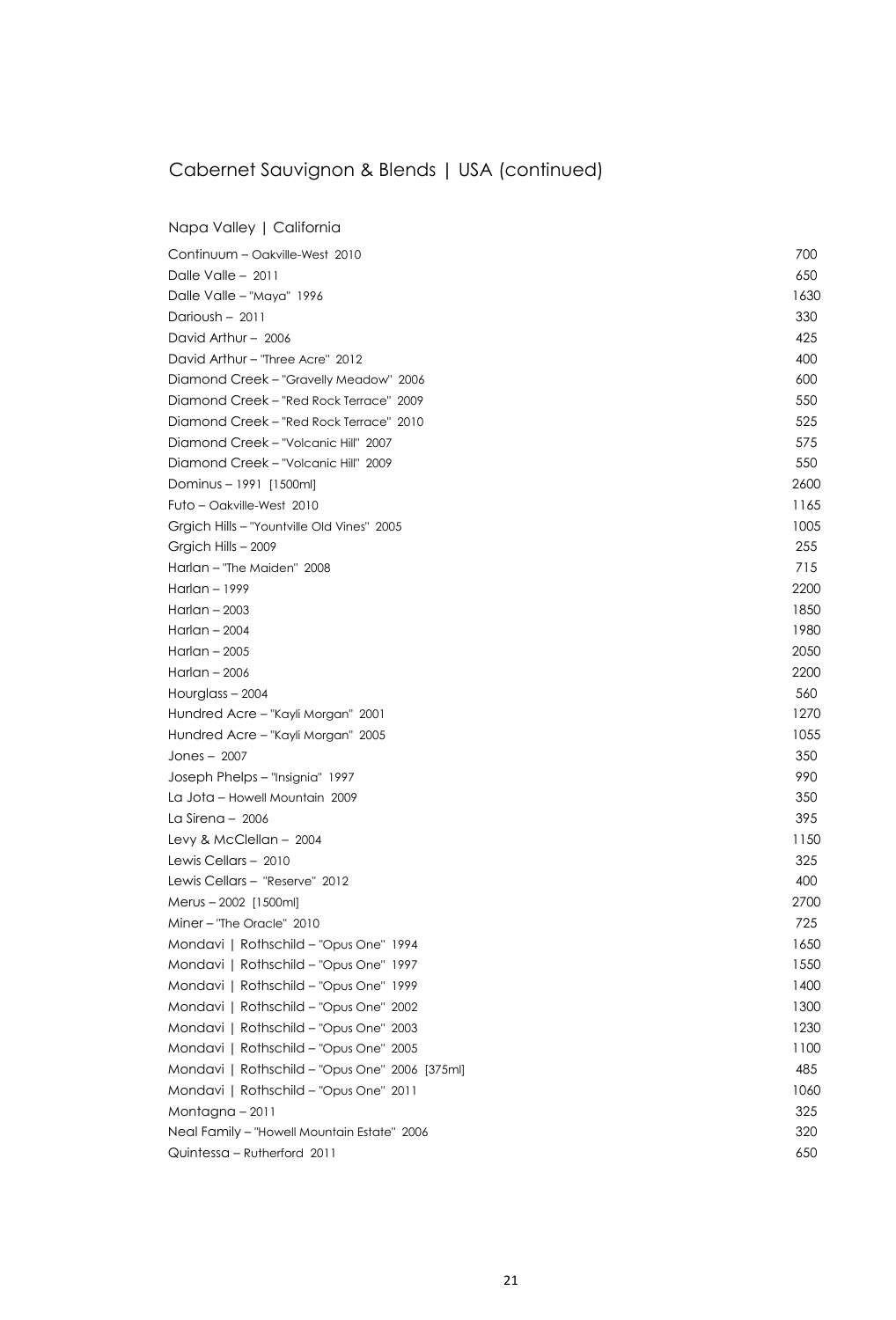# Cabernet Sauvignon & Blends | USA (continued)

Napa Valley | California

| Pahlmeyer – "Proprietary Red" 2006                                        | 510   |
|---------------------------------------------------------------------------|-------|
| Pahlmeyer - "Proprietary Red" 2012                                        | 385   |
| Paul Hobbs - "Beckstoffer to Kalon Vineyard" 2010                         | 488   |
| Realm - "The Bard" 2011                                                   | 386   |
| Rivers - Marie $-2010$                                                    | 290   |
| Rivers - Marie - 2011                                                     | 400   |
| Rivers - Marie - "Panek" 2010                                             | 370   |
| Rivers - Marie - "Corona" 2010                                            | 380   |
| Robert Craig - "Affinity" 2011                                            | 210   |
| Schrader - "GIII", Beckstoffer-Georges III Vineyard 2010                  | 1080  |
| Schrader - "Las Piedras Vineyard" 2011                                    | 900   |
| Schrader - "RBS", Beckstoffer To Kalon Vineyard 2010                      | 950   |
| Sequoia Grove - 2011                                                      | 230   |
| Scarecrow $-2009$                                                         | 1800  |
| Scarecrow - "M. Étain", Rutherford 2011                                   | 750   |
| Scarecrow - "M. Étain", Rutherford 2012                                   | 750   |
| Screaming Eagle - Oakville 1992                                           | 19500 |
| Screaming Eagle - Oakville 1993                                           | 10550 |
| Screaming Eagle - Oakville 1995                                           | 9700  |
| Screaming Eagle - Oakville 1996                                           | 8580  |
| Screaming Eagle - Oakville 1997                                           | 12925 |
| Screaming Eagle - Oakville 1998                                           | 7280  |
| Screaming Eagle - Oakville 1999                                           | 7490  |
| Screaming Eagle - Oakville 2002                                           | 7950  |
| Screaming Eagle - Oakville 2003                                           | 5100  |
| Screaming Eagle - Oakville 2005                                           | 5800  |
| Screaming Eagle - Oakville 2006                                           | 5000  |
| Screaming Eagle - Oakville 2007                                           | 4900  |
| Screaming Eagle - Oakville 2008                                           | 4450  |
| Screaming Eagle - Oakville 2008 [1500ml]                                  | 13390 |
| Shafer - "Hillside Select", Stags Leap District 2007                      | 740   |
| Sloan – Rutherford 2005                                                   | 1425  |
| Vice Versa $-2009$                                                        | 575   |
| Vice Versa - "Beckstoffer To Kalon" 2009                                  | 1100  |
| Vice Versa - "Le Petit Vice" 2010                                         | 190   |
| Vineyard 29 - "Aida Estate" 2011                                          | 510   |
| Wolfgang Puck   Schrader - Beckstoffer-Georges III Vineyard 2009          | 550   |
| Wolfgang Puck   Schrader - Beckstoffer-Georges III Vineyard 2010          | 675   |
| Wolfgang Puck   Schrader - Beckstoffer-Georges III Vineyard 2010 [1500ml] | 900   |
| Wolfgang Puck   Schrader - Beckstoffer-Georges III Vineyard 2010 [3000ml] | 2000  |
| Wolfgang Puck   Schrader - Beckstoffer-Georges III Vineyard 2009 [6000ml] | 4500  |
| Yao Family - 2010                                                         | 480   |
| Yao Family - "Family Reserve" 2010                                        | 1700  |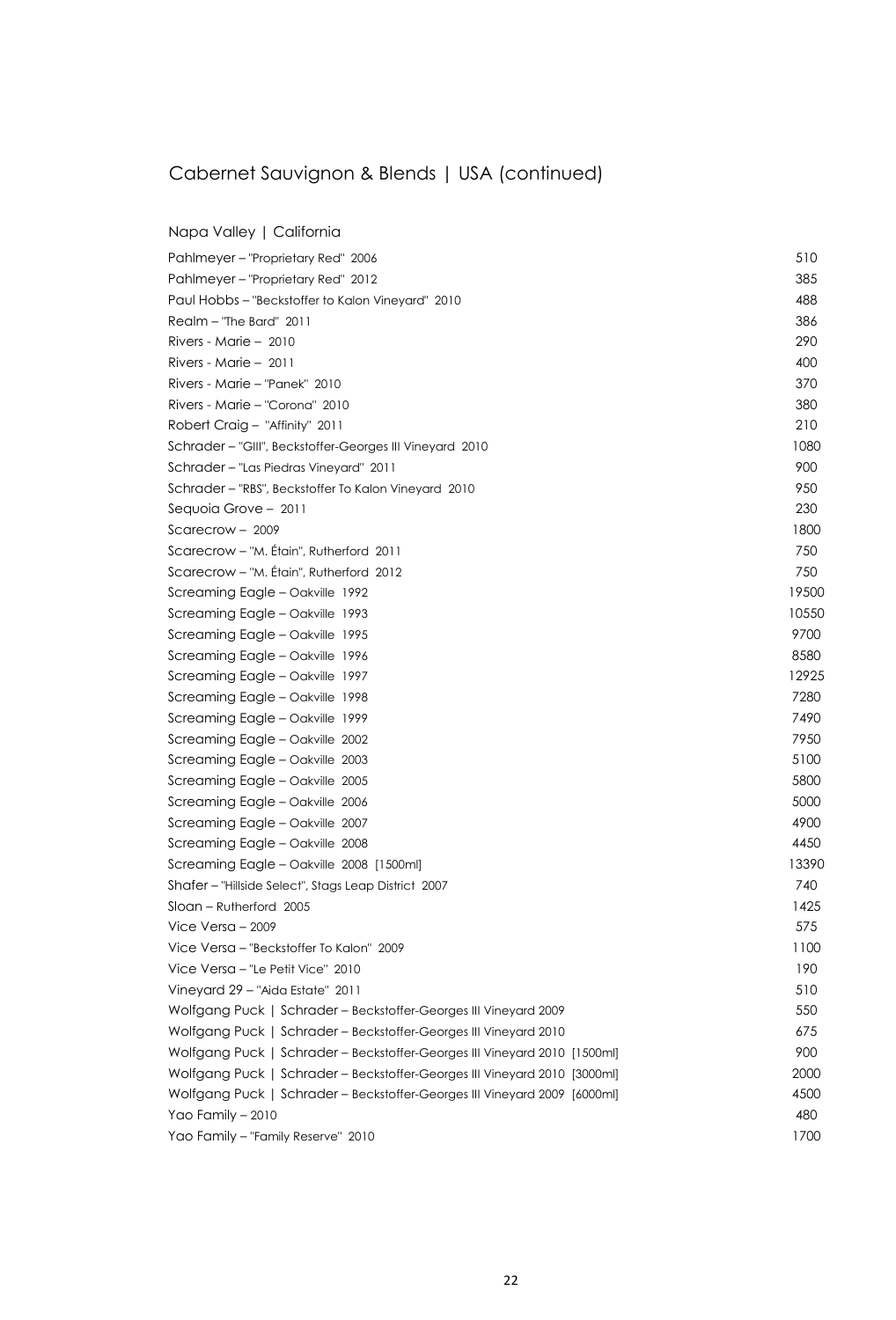#### Red | Bordeaux

#### Saint-Émilion Château Angélus – 1 er Grand Cru Classé (A) 2008 **1998 1999 1999 1999 1999 1999 1998 1999 199**35 1999 1999 1999 1 Château Ausone – 1 er Grand Cru Classé (A) 1998 **2290** Château Ausone – 1 er Grand Cru Classé (A) 2006 3425 Château Beau-Séjour Bécot – 1er Grand Cru Classé (B) 2009 **310** Château Bellevue – Grand Cru 2008 200 Château Cheval Blanc – 1er Grand Cru Classé (A) 1998 **2850** Château Cheval Blanc – 1er Grand Cru Classé (A) 2005 2800 Le Petit Cheval – Grand Cru 2005 570 Château Fombrauge – Grand Cru 2004 200 Château La Gaffelière – 1 er Grand Cru Classé (B) 1996 400 Tertre Roteboeuf – Grand Cru 2006 900

#### Pomerol

| Château Lafleur - 1998    | 1950  |
|---------------------------|-------|
| Château Lafleur - 2002    | 985   |
| Château Rouget - 2009     | 235   |
| La Fleur de Boüard - 2010 | 175   |
| Le Pin - 1998             | 8500  |
| Le Pin - 2006             | 5800  |
| Pétrus – 1971             | 7500  |
| Pétrus - 1998             | 11000 |
| Pétrus - 2000             | 14000 |

#### Saint-Estèphe

| Ormes de Pez - 2010 [375ml]                          | 118  |
|------------------------------------------------------|------|
| Château Cos d'Estournel – 2ème Grand Cru Classé 1982 | 1455 |
| Château Cos d'Estournel – 2ème Grand Cru Classé 1990 | 1000 |
| Château Montrose – 2ème Grand Cru Classé 2003        | 775  |

#### Margaux

| Château Brane-Cantenac – 2nd Grand Cru Classé 2001 | 410  |
|----------------------------------------------------|------|
| Baron de Brane – 2005                              | 200  |
| Baron de Brane - 2010 [375ml]                      | 65   |
| Château Margaux - 1 er Grand Cru Classé 1982       | 4050 |
| Château Margaux – 1 er Grand Cru Classé 1986       | 2000 |
| Château Margaux – 1 er Grand Cru Classé 1990       | 4200 |
| Château Margaux – 1 er Grand Cru Classé 1996       | 2300 |
| Château Margaux – 1 er Grand Cru Classé 2000       | 3400 |
| Château Margaux – 1 er Grand Cru Classé 2005       | 3500 |
| Pavillon Rouge du Château Margaux - 2009           | 540  |
| Château Palmer – 3ème Cru Classé 2008              | 670  |
| Chevalier de Lascombes – 2010 [375ml]              | 110  |
|                                                    |      |